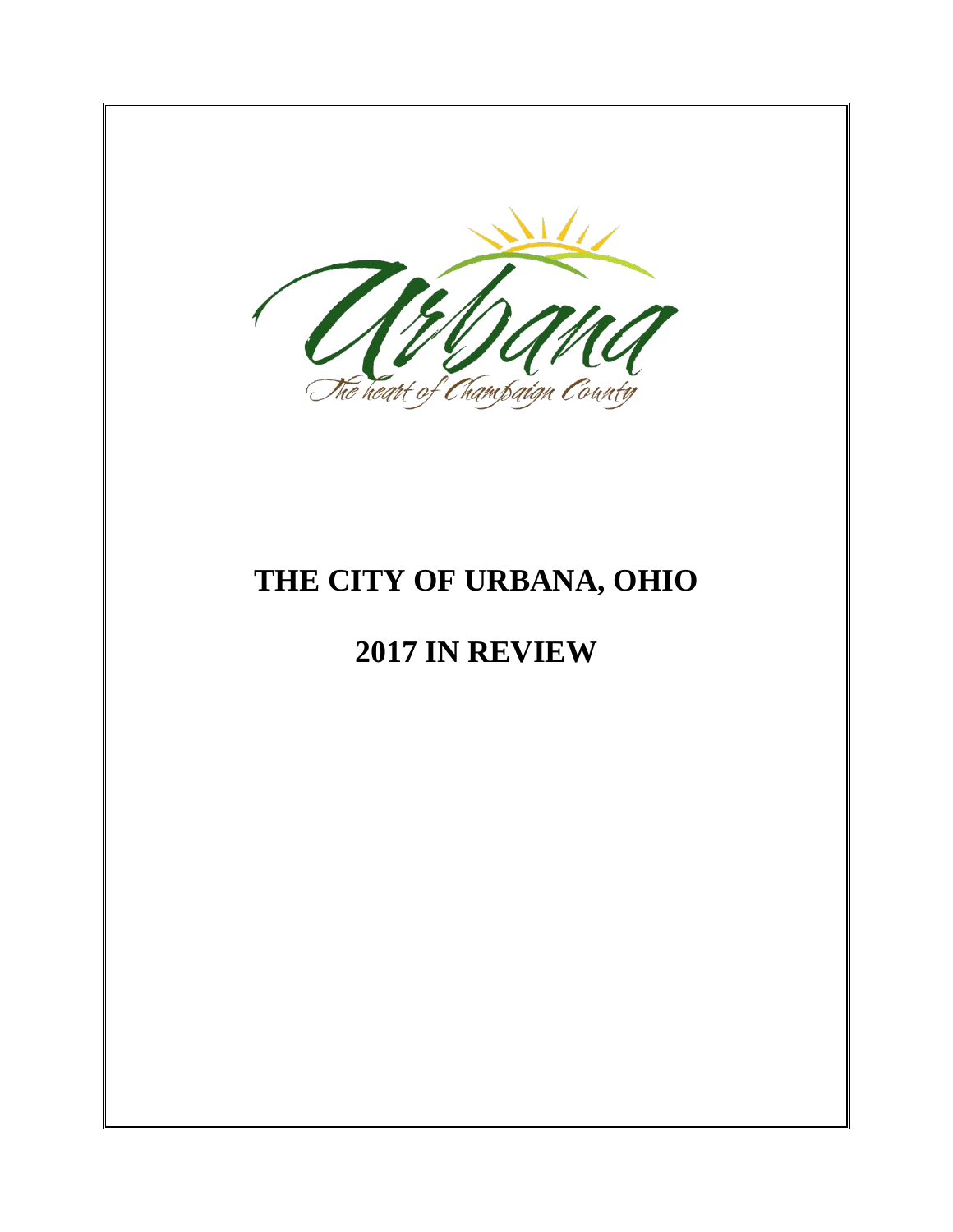# **TABLE OF CONTENTS**

# **Title** Cemetery Engineering  $\frac{14}{2}$ Finance Fire & EMS **Human Resources** Law Office Park & Recreation Police **PUBLIC WORKS**

| Water      |  |
|------------|--|
|            |  |
| Street     |  |
| Technology |  |

### Page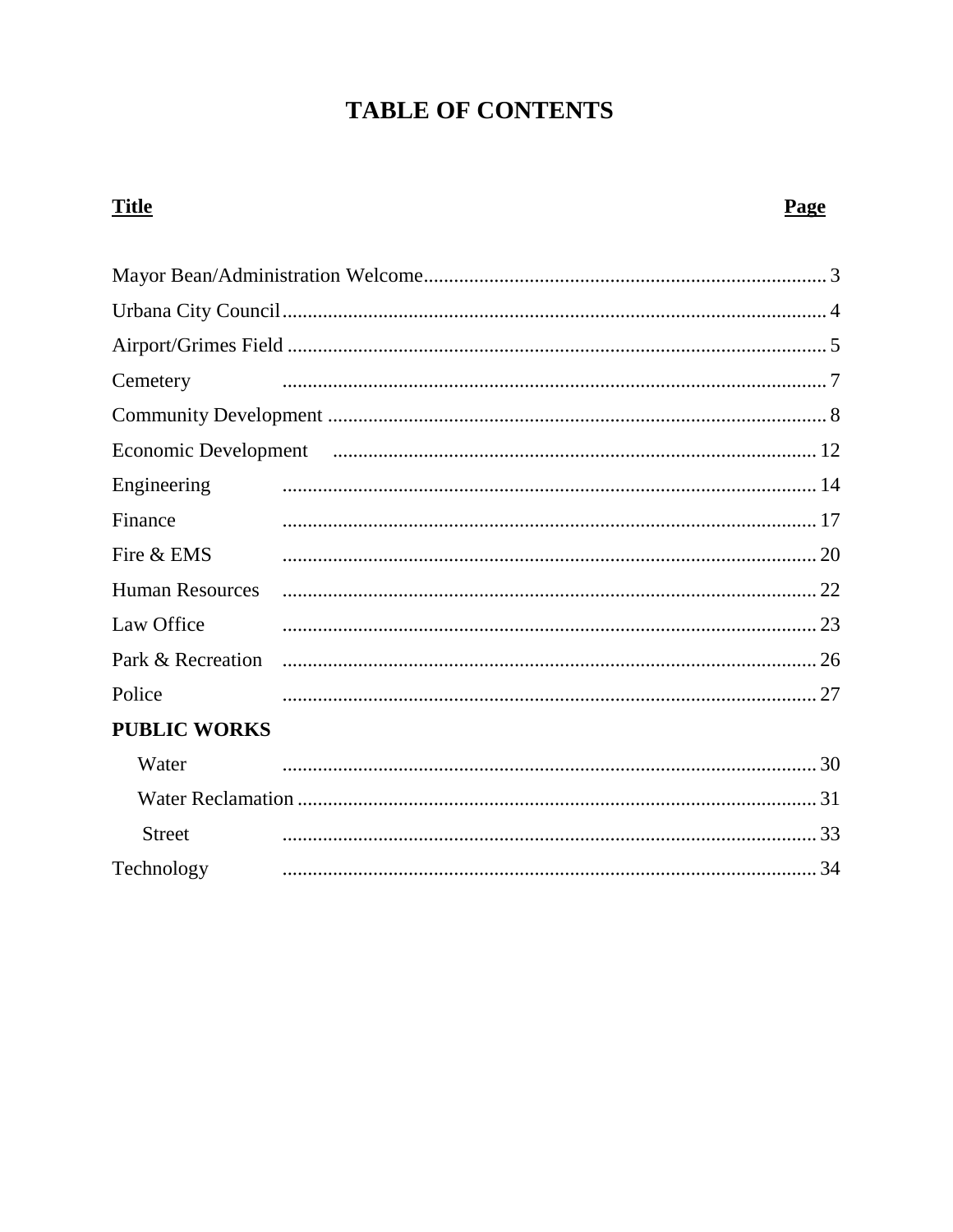

205 S. Main Street Urbana, Ohio 43078 http://www.urbanaohio.com 937-652-4300

Dear Citizens of Urbana,

We look back on 2017 as a year that set the stage for positive change. It would be easy to focus on all the negativity being thrown at us from the national, state and local headlines, but we remain focused on the positive events happening in our community. 2017 has again proven that good old fashioned hard work and persistence can overcome the many barriers facing local government today. While a stronger economic climate has helped, having a dedicated group of employees focused on our biggest challenges — infrastructure and economic growth, we are able to move forward in a more productive manner. Through the concerted efforts of every employee in every division, this was a year filled with a number of success stories.

Meeting today's challenges requires solid commitment, a network of assistance and trust, vigilant attention, and responsible management. By practicing the virtue of prudence, we continue to take practical measures to welcome, promote, protect, and integrate new developments and expansions. We have a clear responsibility to the community, whose legitimate rights and harmonious development must be ensured. As established in our becoming a "City of Peace" in 2016, we encourage fostering solidarity, and the desire to demonstrate kindness, truth and justice; fulfilling the promise of peace. It is only through the creativity, skills and tenacity of countless individuals that we were able to complete such a significant list of accomplishments, which are detailed in our '2017 Year in Review'.

Working together with local businesses, the County, CEP and the Urbana City School District, we continue to build the community our residents expect and deserve. Construction continued on Urbana School District's new High School complex and the new Pre-K thru 8 campus on South U.S. Route 68. The community looks forward to their respective openings in 2018. The U.S. Route 36 upgrade was completed in the Fall, with final detail work being completed in the Spring of 2018. Varieties of existing business expansions and new business openings were finalized in 2017. The City took possession of the former Q3 JMC, Inc. brownfield property on Miami Street in May and is moving forward with Honeywell International, Inc. and True Inspection Services (TIS) for the clean-up and redevelopment of the property. Marysville based, Memorial Health, broke ground in the Spring for the expansion of their Urbana operation, with the opening anticipated in the Spring of 2018. Navistar's new 355,000 square foot facility, Crop Production Services new facility, and the expansion of Weidmann Electrical Technology, Inc. were a few of the larger projects completed in 2017. Numerous other initiatives, large and small, were completed and soon to be realities in 2018. All of these local investments are proof that the community continues to embrace change and build for a sustainable future.

Looking ahead, 2018 brings a significant amount of opportunity to build on last year's momentum. We will continue with the clean-up and redevelopment of the former Q3 JMC, Inc. property, accelerate Melvin Miller Park and Grimes Field Airport improvements, and reinforce our Safety Services and City support staff. This time next year we'll be looking back on yet another one of the more productive years in recent history.

In closing, we are grateful to the citizens of Urbana, whether new to the community or lifelong residents. You are the reason we're here and a constant reminder of our purpose; serving you to the best of our ability. Sincerely,

Kerry

Bill Bean -- Mayor Kerry Brugger – Director of Administration

*"Progress always involves risk. You can't steal second base and keep your foot on first." - Frederick B. Wilcox*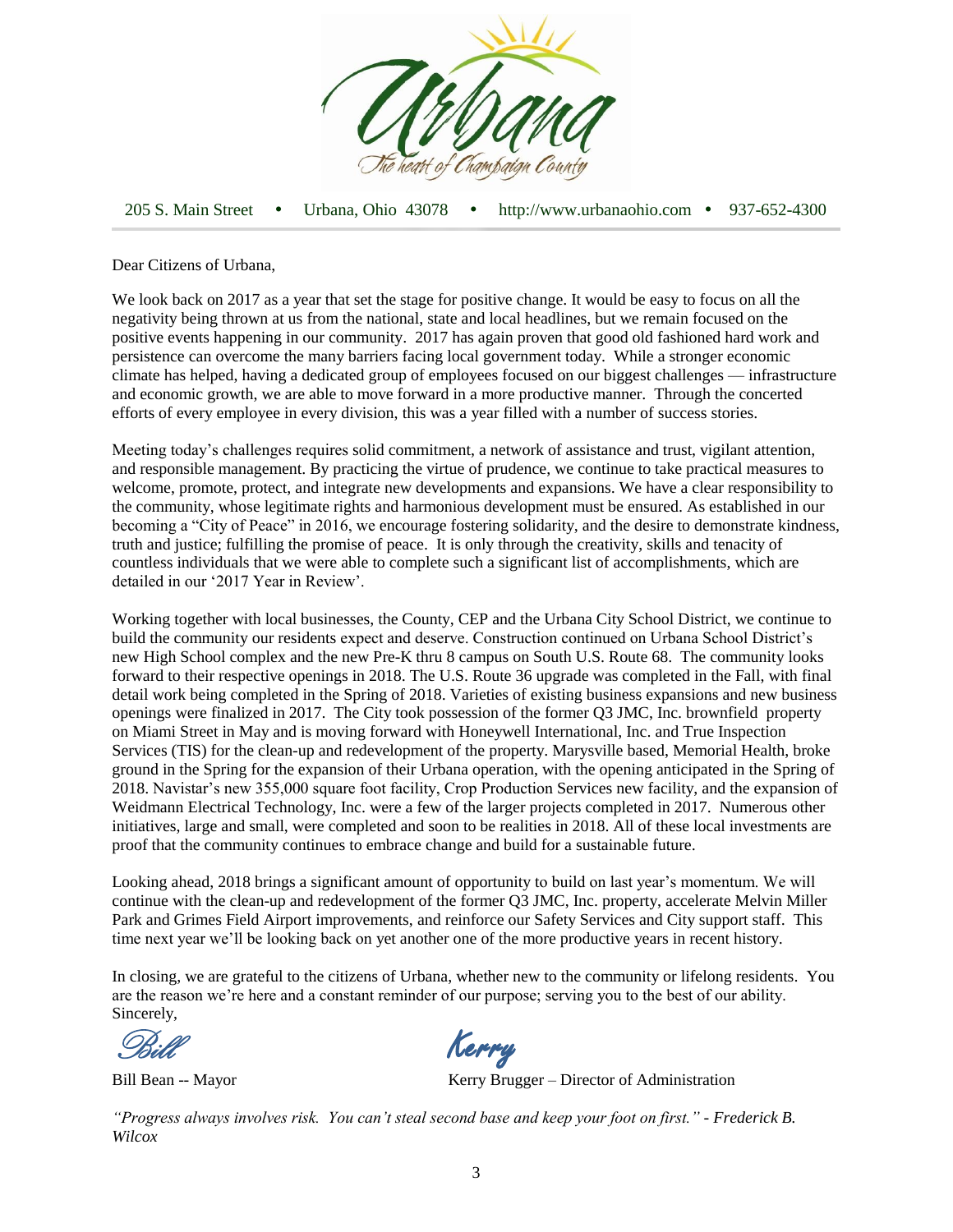# **Urbana City Council**

Dear Citizens,

Urbana City Council meets on the 1st and 3rd Tuesday of every month at 6:00 p.m. in the courtroom of the city building. The administration may call 'special meetings' or 'work sessions' as needed and are usually held on the 4th Tuesday of the month. All meetings are open to the public and the public is encouraged to attend the meetings to address concerns to the council members or the administration.

The current city council members include:  $1<sup>st</sup>$  Ward, the southwest part of town, Eugene Fields, (937-653-8063);  $2<sup>nd</sup>$  Ward, the southeast part of town, Cledis Scott (937-545-9509);  $3<sup>rd</sup>$  Ward, the northeast part of town, Dwight Paul (937-207-8736);  $4^{\text{th}}$  Ward, the northwest part of town, Ray Piper (937-869-0806); at-large, representing the entire town, Doug Hoffman (937-508-8739), Tony Pena (937-215-7920) and Pat Thackery (937-408-3459). The president of Urbana City Council is Marty Hess (937- 652-1525). Council and president terms are four years. All terms are staggered. The president of council presides over all meetings and has no vote unless to break a tie vote of council. The president of council becomes 'acting mayor' in the mayor's absence or if the mayor is unable to perform the duties of mayor. City council members hire a council clerk and the clerk records all regular meetings, keeps all records in the council office and files all council legislation. All this information is stated in the Urbana City Charter, which is available both online and hard copy in the council office.

The duties of Urbana City Council are to legislate the laws of the city and appropriate the annual budget of the city. The city council also reviews all recommendations from the Planning Commission before they can become law. All legislation is approved by the law director. The mayor is required to present to city council an annual budget for approval. Each council member is assigned to different departments to review the budget requests. By charter the budget should be approved by December for the following year. The administration is allowed to spend monies needed in emergencies for the safe operation of the city, then report to council.

All residents of the city are encouraged to attend the council meetings to learn firsthand how your government works, state concerns and personally meet your elected officials. Additionally, all meeting minutes are on the city website for review.

Sincerely,

Marty

Marty Hess President, Urbana City Council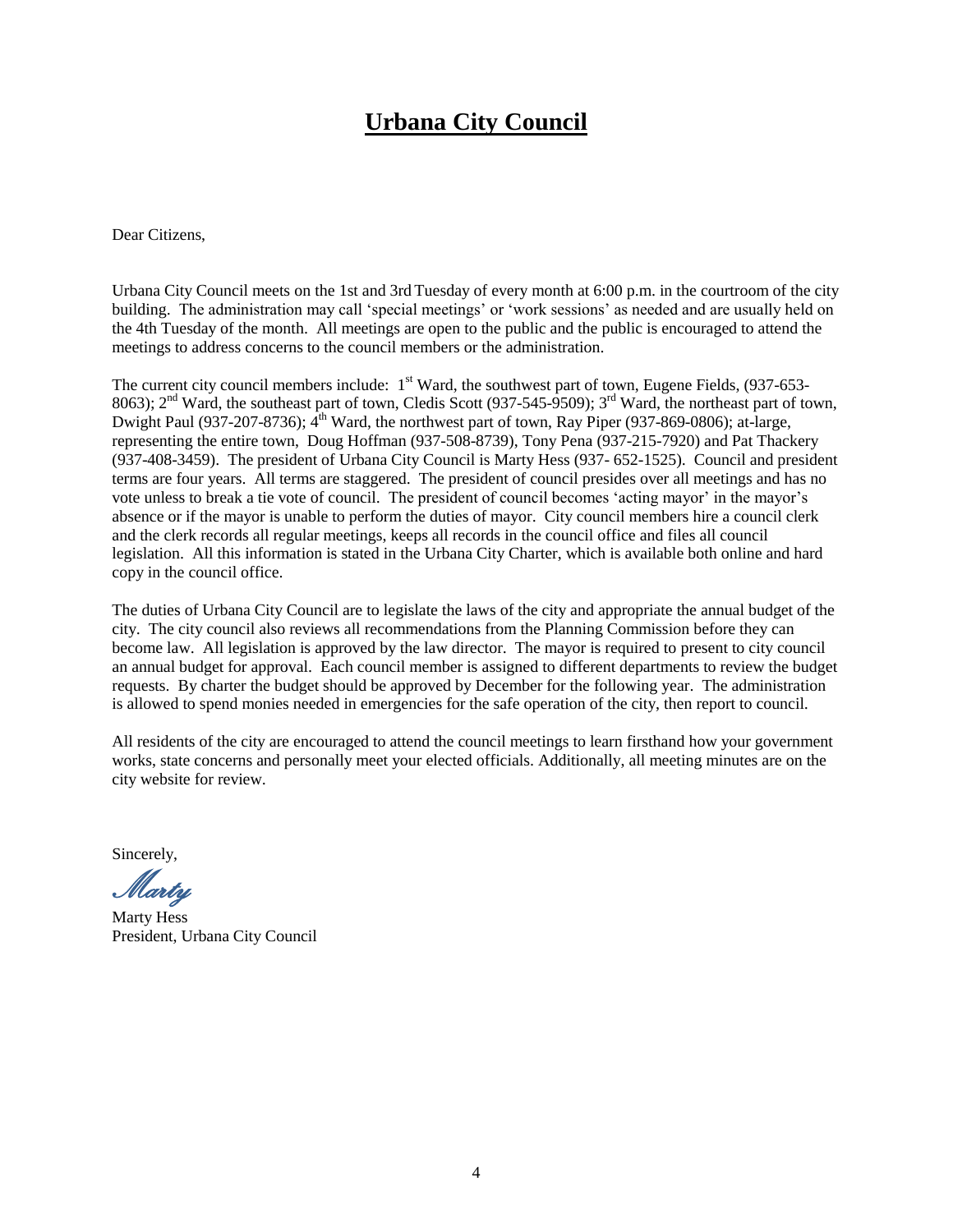# **Airport Grimes Field**

## **Major Events/Projects:**

### **Overview**

- Grimes Field is a general aviation airport located one mile north of Urbana, Ohio on Route 68. Major facilities include a 4,400' runway with full parallel taxiway. Operations are supported by a GPS approach with vertical guidance and AWOS III weather reporting. Grimes Field is owned and operated by the City of Urbana, but the Airport is self-supporting, receiving no money from the City's General Operating Fund.
- Grimes Field is managed by 1 full-time city employee, 1 part-time associate responsible for grounds maintenance, and 1 contracted part-time maintenance associate.
- Grimes Field is included in the National Plan of Integrated Airport Systems and is a member of the National Aviation Heritage Area.
- Grimes Field is home to several on-airport businesses, including: Miami Valley Hospital's Careflight, Mad River Air Flight Instruction, Charter and Maintenance, W & W Aviation Maintenance, the Champaign Aviation Museum, the Grimes Flying Lab Museum, the 'Ohio Wing of the Mid America Flight Museum', and the Airport Café. Services include a General Aviation Terminal building, Fuel Sales, Hangar Rental, Flight Instruction, Charter Operations, and Aircraft Maintenance.
- Currently there are 57 aircraft based at Grimes Field. The Champaign Aviation Museum continues in their quest to re-build a B-17 bomber to flying condition. The Grimes Flying Lab Museum  $\&$ Foundation preserves and maintains the legacy of Warren Grimes, who developed much of the Aircraft and Airport Lighting we see today.

### **Economic Impact**

Grimes Field, along with its related events has an Economic Impact equivalent to 56 full time jobs with an annual payroll of \$1,038,600, equaling \$3,407,500 in output. (\*data from ODOT aviation study)

## **2017 Highlights:**

- April In partnership with the National Museum of the U.S. Air Force, Grimes Field hosted a Gathering of B-25 Aircraft in observance of the  $75<sup>th</sup>$  Anniversary of the Doolittle Raid. We also welcomed over 12,000 visitors to Grimes Airport and Urbana, including 101 year old Colonel Richard E. Cole who was the co-pilot of the first B-25 to launch during the raid on Tokyo. Dick is the last surviving original crew member from the Raiders.
- July Annual July  $4<sup>th</sup>$  celebration Worked with Urbana Rotary Club, Ohio Department of Transportation, and the Federal Aviation Association to move the shooting location of the fireworks. The new location is much closer to the public and provides a more intense, involved show. The Rotary's Chicken Dinner was again a sellout. The Art Council presented the band 'Hotel California' to a very large crowd, which was enjoyed by all.
- In August MERFI (Mid-Eastern Regional Fly-In) returned to Grimes Field with its  $50<sup>th</sup>$  Anniversary Fly-In in conjunction with the 'Good Times Barnstormers' Flying Festival. Just over 200 aircraft flew in to Grimes Field for food, Federal Aviation Association Seminars and Aircraft Owners and Pilots Association Meetings. Two noon Parade-of-Flights showcased some of the unique antique aircraft that were on hand. Kids' activities included a Bounce House, clowns, face painting, and Paper Rocket Model Building (this proved to be very popular, even with some of the grown-ups) "The Barnstorming Movie" was shown free-of-charge on the outside of a hangar, with popcorn and snacks for all.
- 2017 fuel sales totaled 49,206 gallons, an increase of 14% from 2016 (increase mainly due to the B-25 Event
- Two north sections of the Terminal Building roof were replaced with 20 year warranty DuraLast roofing.
- Two separate AWOS lightning strikes again caused damage to the AWOS, it was repaired and returned to service
- Coordinated all annual preventative maintenances, license renewals, and regulatory inspections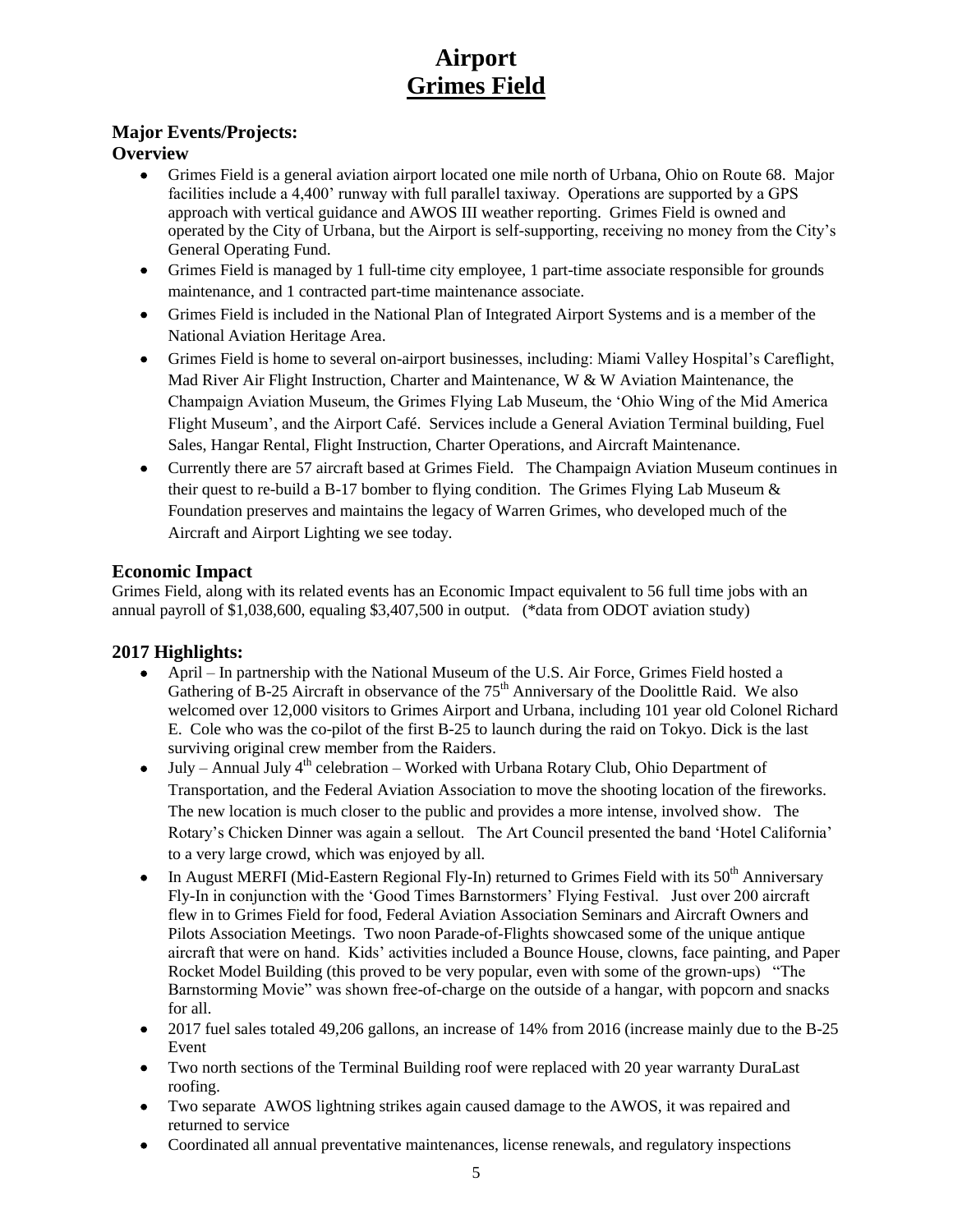- Champaign Aviation Museum held many events, including: Annual Gala,  $3<sup>rd</sup>$  Annual Army Air Force Remembrance Day, several reunions and private events. The B-25 Champaign Gal which is based here at Grimes attended many events and Fly-Ins around the country.
- Continued to work with the Federal Aviation Administration and the State Historic Preservation Office to develop a 'Memorandum of Agreement' to build additional T-Hangars at Grimes.
- Mid America Flight Museum welcomed a full-time employee to work at the Ohio Wing of the Mid America Flight Museum at Grimes Field restoring two Cessna O2s back to airworthy condition.
- Stantec Corporation Transportation Services began an FAA required 10 year revision of Grimes Airport Layout Plan
- Increased airport security by revising ramp access via electric gates.

### **Sharing Our Vision for 2018 and Beyond:**

- Pursue growth and improvements maintaining Grimes Field as a destination airport in the region
- Bring additional aviation related businesses to Grimes (electronics, paint, interior, museums)
- Add video monitoring of gates and ramp for next step security increase
- Maintain programs and events to enhance community outreach.
- Development of on-going preventative maintenance plan with increased maintenance activity, 2018 focus items include: pavement crack sealing, fence line cleaning, replace main airport sign, complete roofing replacement on terminal building.
- Continued support to other departments as needed, mowing, etc.

### **2018 Events**

- May 12 MERFI Spring Fling Pancake Breakfast / FAA Safety Seminar
- May  $14 20$  In partnership with National Museum of U.S. Air Force welcome B-17 bombers to the Region in honor of Memphis Belle Exhibit opening at National Museum
- June Young Eagles Rally
- $\bullet$  July  $4^{\text{th}}$  Independence Day Celebration, Firecracker Auto Show, Rotary Chicken Dinner, Arts Council Live Entertainment, Rotary Fireworks
- August 18/19 Mid Eastern Regional Fly-in Wings and Wheels Cruise-In
- October 5/6 Balloon Festival / Rally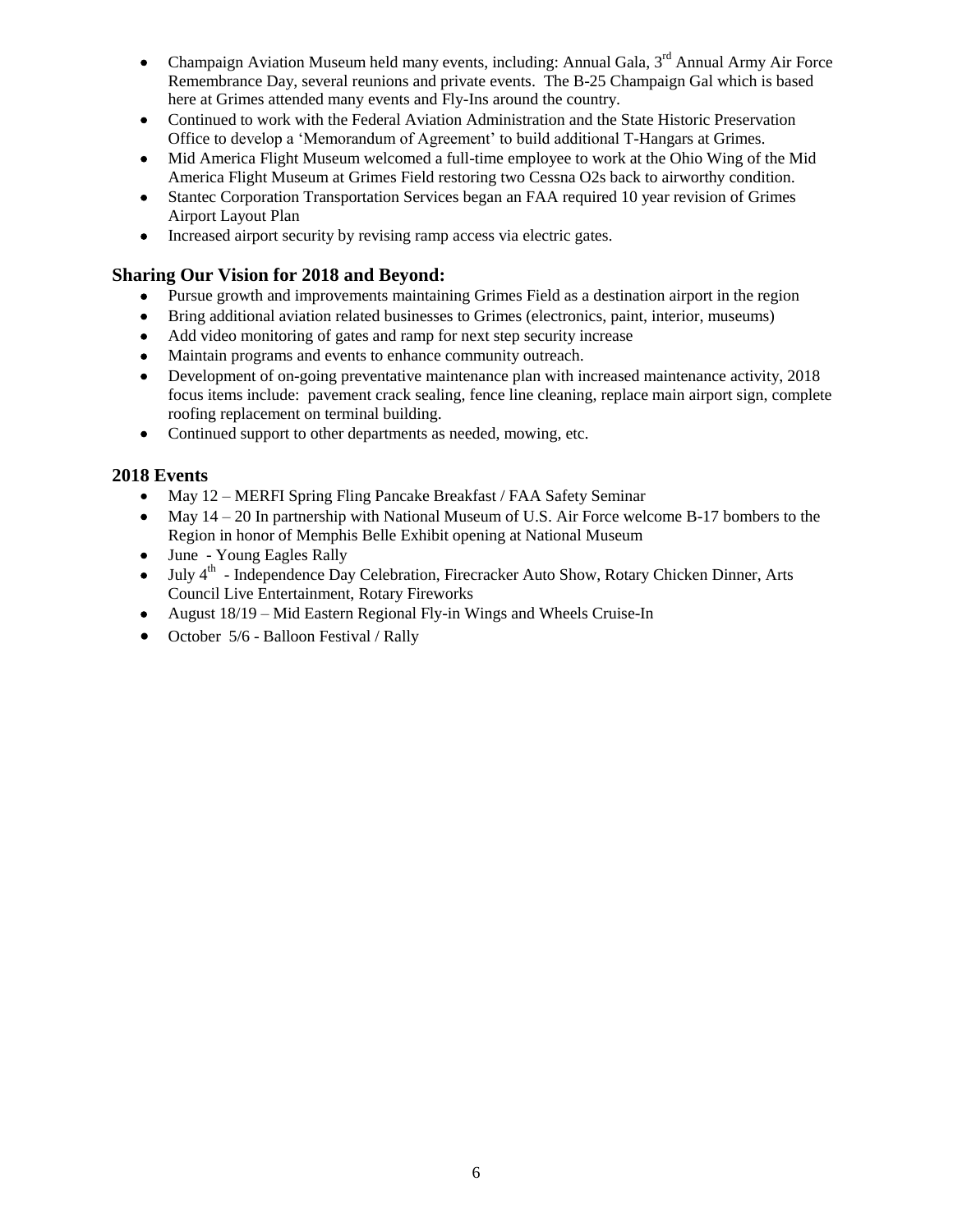# **Cemetery**

Oakdale Cemetery, formerly known as Greenwood Cemetery, was dedicated on July 19, 1856 and is the final resting place for approximately 22,000 individuals.

*"Oak Dale Cemetery, the pride of our city is but a fitting tribute to those whose far-seeing wisdom selected the grounds, which combine so many elements of natural beauty and adaptation to the purpose, with a wide range for decorative art. All of those gentlemen who selected the original grounds and under whose direction it was laid out now sleep within its shade." (Excerpt from 1907 Oak Dale Cemetery Handbook; page 11)*

#### **2017 Activity Summary:**

Along with assisting families with their pre-planning needs, Oak Dale Cemetery staff had the honor of serving eighty-seven (87) families in providing final burial or committal services for their loved ones.

#### **215: Cemetery Operating Fund Purpose: Cemetery operations**

| Revenue                    | \$147,339.63 |
|----------------------------|--------------|
| Expense                    | \$154,655.00 |
| Increase/Decrease(-)       | $-$7,315.37$ |
| <b>Ending Fund Balance</b> | \$1,923.15   |

#### **805: Cemetery Trust Fund**

#### **Purpose: Accounts for the earnings and care of various trust accounts**

| Revenue                    | \$289.22     |
|----------------------------|--------------|
| Expense                    | \$2,154.00   |
| Increase/Decrease(-)       | $-$1.864.78$ |
| <b>Ending Fund Balance</b> | \$12,218.30  |

#### **835: Cemetery Mausoleum Trust**

**Purpose: Earnings to be used to supplement cemetery general operating expenses**

| Revenue                    | \$47,962.10  |
|----------------------------|--------------|
| Expense                    | \$49,025.00  |
| Increase/Decrease(-)       | $-$1,062.90$ |
| <b>Ending Fund Balance</b> | \$14,684.09  |

#### **850: Cemetery Trust Principle Purpose: Funds donated for perpetual care**

| Revenue                    | \$0         |
|----------------------------|-------------|
| Expense                    | \$0         |
| Increase/Decrease(-)       | \$0         |
| <b>Ending Fund Balance</b> | \$88,381.62 |

- Continue building the efficiency of bookkeeping and information preservation.
- Continue to seek methods of cost effective cemetery operations and grounds maintenance.
- Continue to engage the Oak Dale Cemetery Board to improve and preserve Oak Dale's legacy.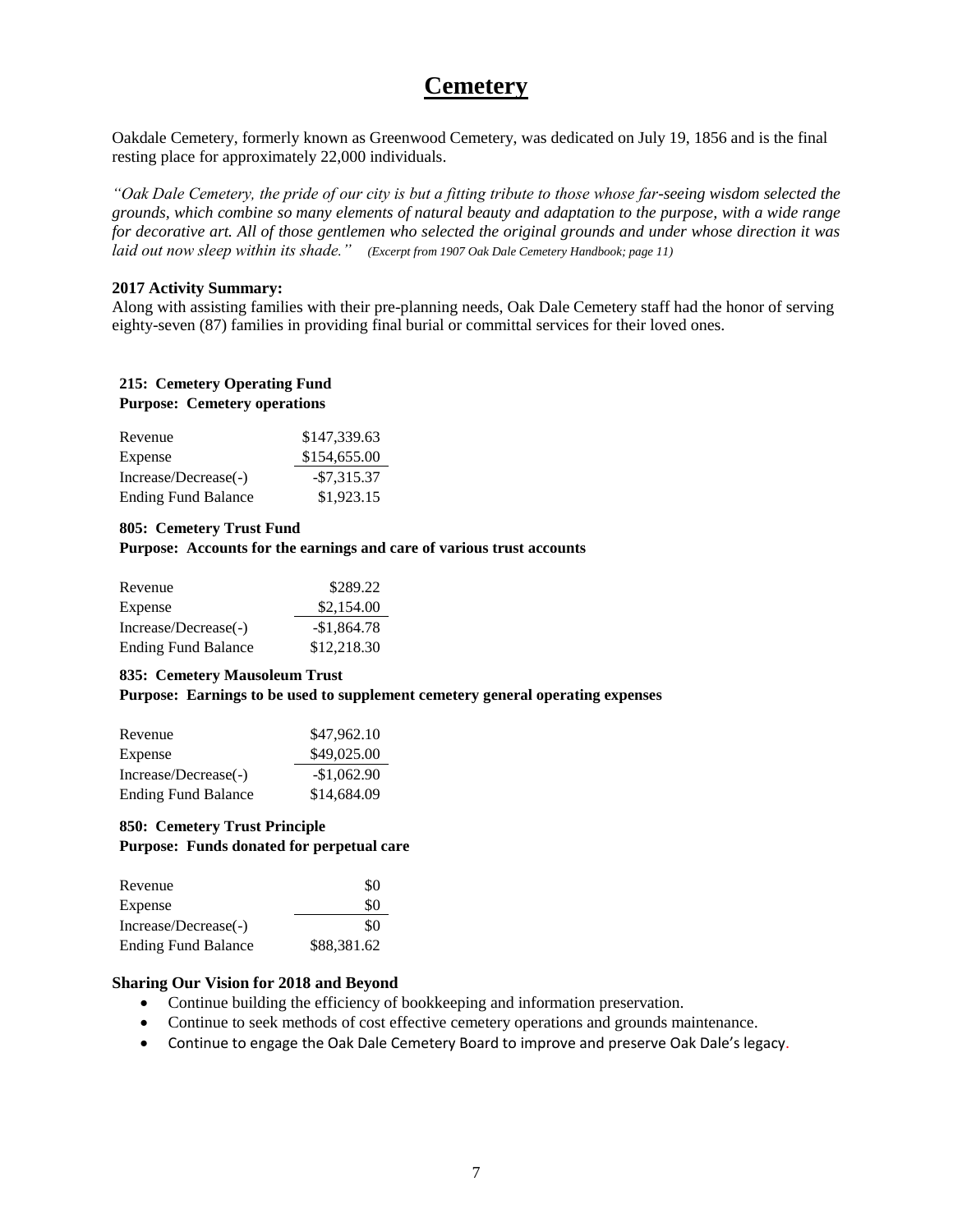# **Community Development**

The Community Development Division includes the functions of the Zoning Division. In addition, this division provides support to the Engineering Division in several areas. This division also works collaboratively with the Director of the Champaign Economic Partnership. The key functions of the Community Development Division include the following areas of focus:

- 1) Seek, acquire, and administer grants or low interest loans that improve and develop the infrastructure of the community or result in overall community betterment.
- 2) Foster economic growth through business retention, expansion, and attraction.
- 3) Plan for future redevelopment and development that is sustainable, compatible, attractive, and of the highest quality.
- 4) Regulate land use and permit development in accordance with city ordinances.
- 5) Keep the city clean and protect public health and welfare.

### **Division Staffing**

In 2017, Doug Crabill remained as Community Development Manager on a full time basis, and Dan Shover remained as Code Enforcement Officer on a part time basis. Adam Moore continued as the Zoning Officer on a full time basis.

In addition, the work of staff in the Community Development Division is supplemented by Downtown Design Review Board, Planning Commission, Board of Zoning Appeals, and Board of Nuisance Appeals.

### **Zoning Division Activity Summary:**

- 183 Permits were issued in 2017
	- $\circ$  Zoning Permits = 61
	- $\circ$  Right-of-Way Permits = 31
	- $\circ$  Fence Permits = 31
	- $\circ$  Temporary Sign Permits = 25
	- $\circ$  Sign Permits = 33
	- $\circ$  Floodplain Permits = 1
	- $\circ$  Pool Permit = 1
	- o Total associated fees collected \$13,323.26

### **Downtown Design Review Board:**

- Downtown Design Review Board reviewed a total of twenty-two (22) applications.
- Multiple signs were reviewed for businesses opening or relocating within the downtown.
- Big Willie's BBQ, a brick and mortar version of the popular food truck, opened at 23 Monument Square.
- The Studio and Fine Arts Gallery, a local art gallery that offers art classes, opened at 119 Scioto Street.
- Room 117, an event space, and Let's Eat Cake, a cake decorator, opened in a shared space at 117 Scioto Street.
- Bello Salon, a new hair salon in the Urbana community, opened at 316 North Main Street.
- Martin, Browne, Hull, and Harper PLL, a Springfield based law firm, moved into upstairs office space above Security National Bank at 1 Monument Square.
- The Church of Epiphany (Episcopal Church) at 236 Scioto Street installed a new monument sign with changeable copy.
- Beyond Homecare, LLC, a home health care agency, opened in an upstairs office at  $31 \frac{1}{2}$  Monument Square.
- Visiting Angels, a non-medical home care agency, relocated to a new office at 229 Scioto Street from a location elsewhere in the city.
- Mayflower Restaurant at 225 North Main Street installed a new awning on their front facade.
- Cober Properties LLC repainted the building at 114-116 Scioto Street with assistance from a grant through the Champaign County Preservation Alliance.
- Real Estate II, a real estate agency, opened a new office at 202 Scioto Street.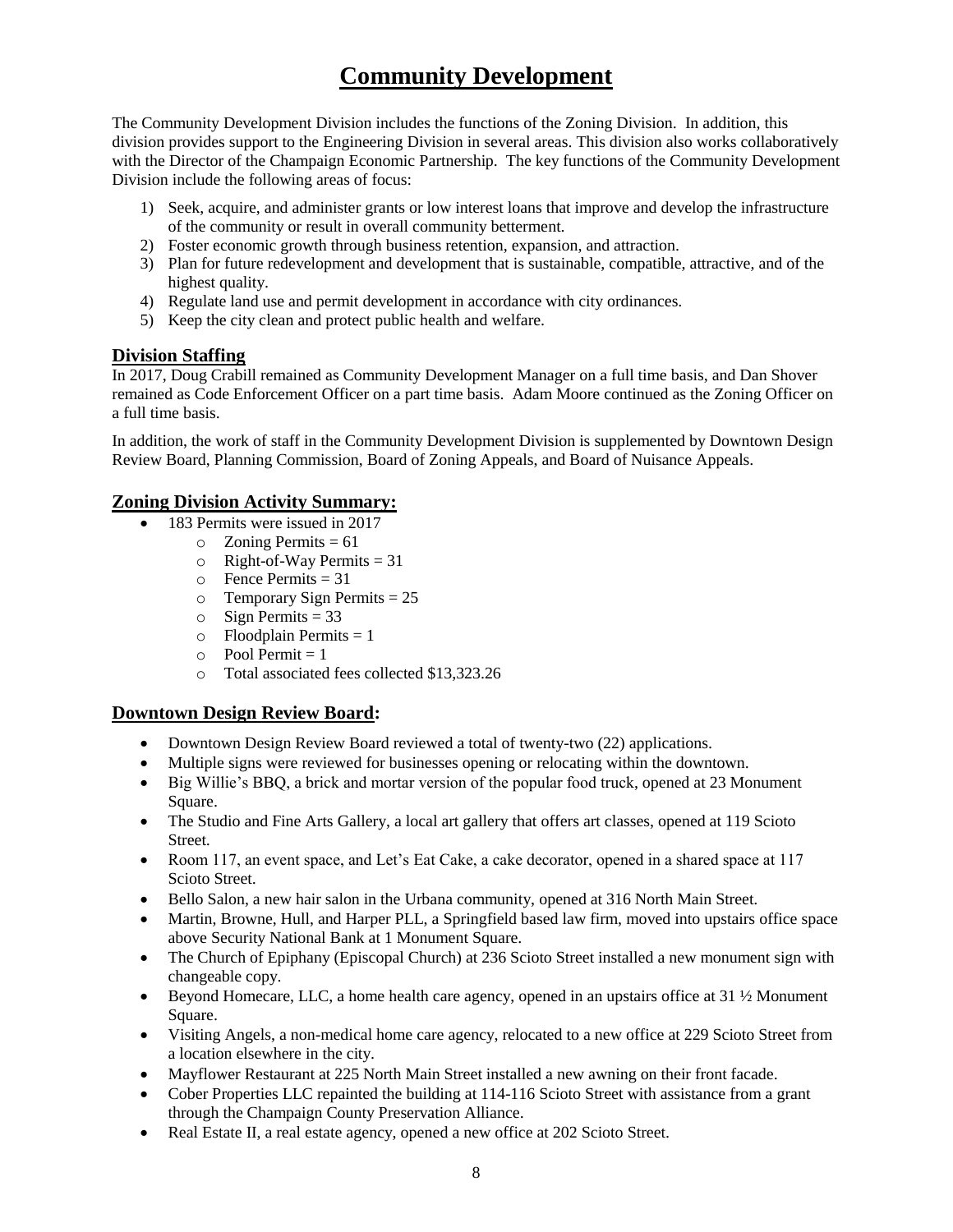- The marketing committee of Monument Square District spearheaded a project to rebrand the downtown area with the slogan, "On the Square", including logos on the downtown trash cans that were approved by the Downtown Design Review Board.
- The DAV/VFW at 220 East Court Street installed a veterans mural on the front wall of the building.
- Berry Digital Solutions co-located with the Champaign Economic Partnership at 3 Monument Square.
- The block building, owned by Andy and John Doss, at 214 E. Market Street had masonry repair work and was repainted.
- Skylight Lofts LLC (Dave and Carol Smith) were approved for replacement upper windows at 223 North Main Street.

### **Planning Commission:**

- Planning Commission reviewed a total of twenty-eight (28) applications.
- Multiple signs were reviewed for businesses opening, remodeling, or relocating within the city.
- The final site plan for the new Navistar warehouse at 1155 Phoenix Drive was approved in February, and the new building was occupied by late 2017.
- The Champaign Transit System constructed a new vehicle storage building behind the Champaign County Community Center.
- Wendy's at 734 Scioto Street was remodeled inside and out with a new exterior look and updated signage.
- Lincoln and Main Gastropub opened in the long vacant (20+ years) Marathon station at 624 North Main Street after extensive renovation and expansion of the building.
- A new Cricket Wireless store opened at 1472 East US Hwy 36.
- O'Reilly Auto Parts received site plan approval and started construction on a new store at 1682 East US Hwy 36 in the Urbana Commons development.
- Crop Production Services purchased the former Interstate Truckers building at 668 State Route 55, and CPS received site plan approval and started construction on a new fertilizer distribution facility at this location.
- Urbana Self Storage constructed an additional self-storage building at its self-storage facility at 1336 East US Hwy 36.
- Long Road Crossfit relocated from Scioto Square to 1246 East US Hwy 36.
- Urbana University updated on campus signage as the result of a comprehensive sign plan that was approved by the Planning Commission.
- ColePak received zoning approval and started construction on a new two story office building to serve its new location at 1030 South Edgewood Avenue.
- Mary Rutan Hospital opened a new Physical Therapy and Sports Medicine office at 211 Lippencott Lane in the former Cato space.
- Mary Rutan Hospital remodeled its Urbana Clinic at 1880 East US Hwy 36 after physical therapy and sports medicine services were moved to a different location in the city.

### **Board of Zoning Appeals:**

• Board of Zoning Appeals reviewed a total of twenty-two (22) applications.

### **Board of Nuisance Appeals:**

Board of Nuisance Appeals received no appeals for review.

### **Nuisance & Code Enforcement Highlights:**

- One thousand four hundred thirty-six (1,436) inspections were performed.
- Four hundred and forty five (445) violations were abated (closed/resolved).
- The majority of nuisance complaints (reported by the public or by proactive enforcement) are in three categories: tall grass (106 in 2017; 142 in 2016; 147 in 2015), trash (137 in 2017; 119 in 2016; 104 in 2015), and motor vehicle (90 in 2017; 161 in 2016; 65 in 2015).
- Proactive enforcement of temporary signage violations is ongoing.
- The establishment of Chapter 521.12 (Outdoor Use of Furniture) has proved to be a valuable tool for nuisance enforcement since its establishment by ordinance in September of 2015.
- A vacant building enforcement program ordinance was passed in October of 2017. Enforcement is anticipated to begin in earnest in the first quarter of 2018 with a focus on moving vacant properties in the city back into productive use.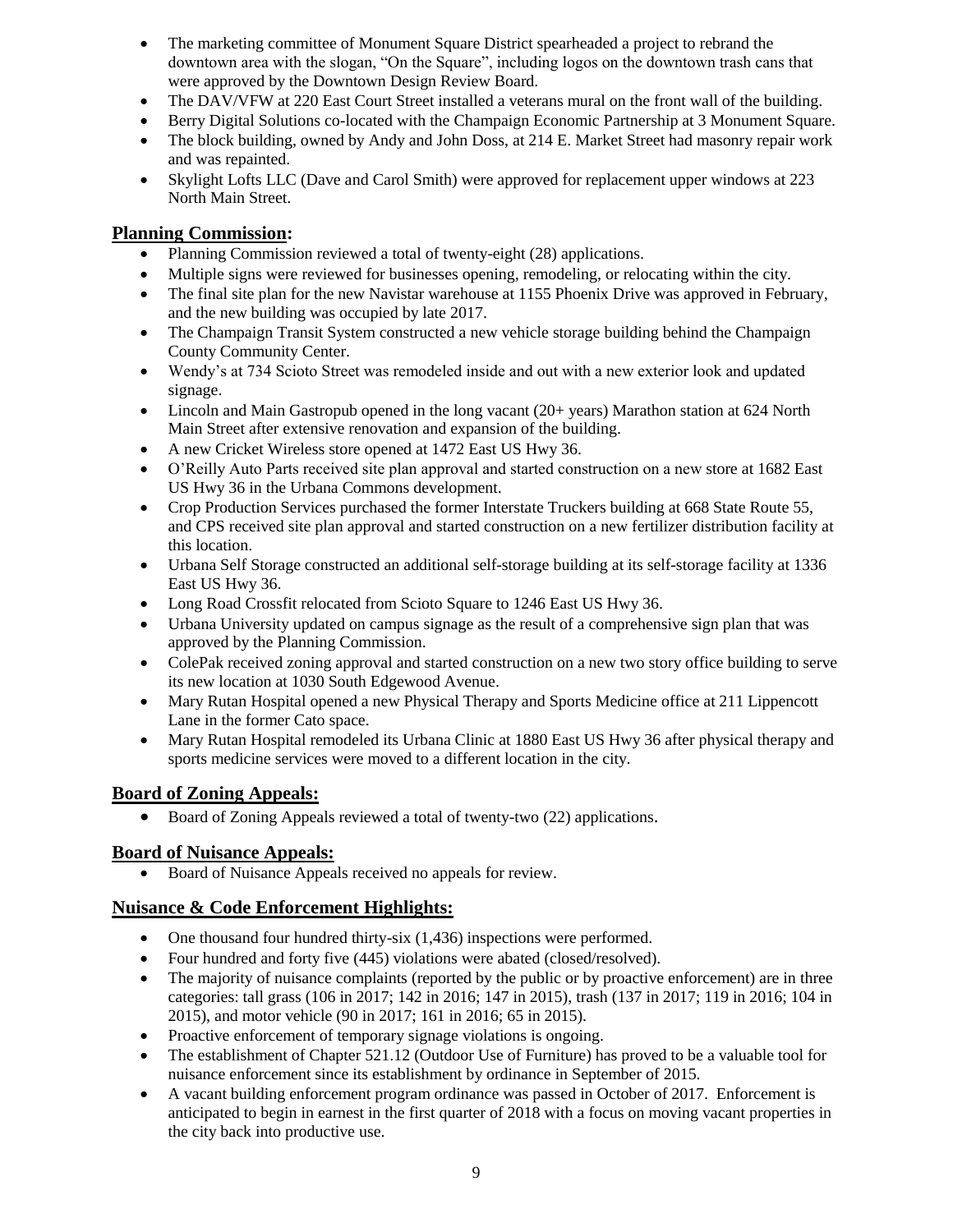### **Zoning Highlights:**

- Staff facilitated a zoning map update process with the Ultra-Met Company to correct zoning map errors that were discovered.
- A zoning text update for Subarea C of the Urbana Commons development was facilitated in cooperation with the property owners. With this update, the current owners of this lot will have more flexibility for commercial uses for this lot beyond the fuel station that was originally planned for this lot.
- With recent changes to Subareas and C and E of the Urbana Commons PUD, staff initiated an update of the General Development Standards of the Urbana Commons PUD to ensure consistency and clarity of the applicable zoning texts.
- Upon the annexation of the property at 638 Childrens Home Road, staff worked through the legislative process to update the city zoning map to reflect this newly annexed territory.
- After discovering that single family dwellings were not a principal use in the BR-1 district and after determining that this land use was commonplace in this district and potentially impacting home lending in this district, staff initiated a zoning change to add single family dwellings to the principal uses in the BR-1 district.
- Staff updated the R-1 zoning ordinance through legislation to reflect that accessory structures are required to have ten feet of rear setback after discovering that this setback was not outlined in the code.
- After discovering conflicting language in the R-2 zoning ordinance regarding multi-family dwellings, staff facilitated a code update to allow multi-family as a conditional use in the R-2 zoning district.
- The definitions for major and minor subdivisions were updated through the legislative process to eliminate a discrepancy in the code between major and minor subdivisions.
- After receipt of a rezoning application from the property owner of a lot at 109 South Oakland Street, staff assisted this applicant in rezoning this lot from R-2 to B-2.
- Staff worked proactively with representatives of the Urbana City School District and Urbana Township in the review of the plans for the new Pre-K-8 school on US Hwy 68 South. Construction started on this school building project in early spring of 2017.
- The Zoning Officer served on the boards of Monument Square District and the Champaign County Convention and Visitors Bureau in 2018.

### **Community Development Highlights:**

- Worked with Ohio EPA to obtain Targeted Brownfield Assessment grant dollars to conduct Phase 1 and Phase 2 assessment work on properties formerly owned by the Packer family. Based on this assessment work, the Ultra-Met Company decided to purchase additional land and buildings near their current facility from the Packer family.
- Worked with multiple partners to finalize the redevelopment plans for the Q3JMC site, including the successful transfer of the site to the city in May of 2017.
- Facilitated water and sewer connections for the new PreK-8 school on US Hwy 68 South, including the necessary process to annex the site into the city with the annexation scheduled to be completed in March of 2018.
- Administrative support was provided for the following projects that were completed in 2017: 2017 Asphalt Program; North Oakland Street, Curbs and Sidewalks, Phase 2 (FY16 CDBG); and the US 36 East Improvements.
- Worked with the City Engineer to successfully obtain \$404,600.00 in OPWC loan funding for the replacement of water mains in the downtown area to coincide with the roundabout project that is scheduled in 2019.
- Facilitated a bid process for the curbside recycling program and assisted in public communications related to the switch in vendor and the change to a cart based system.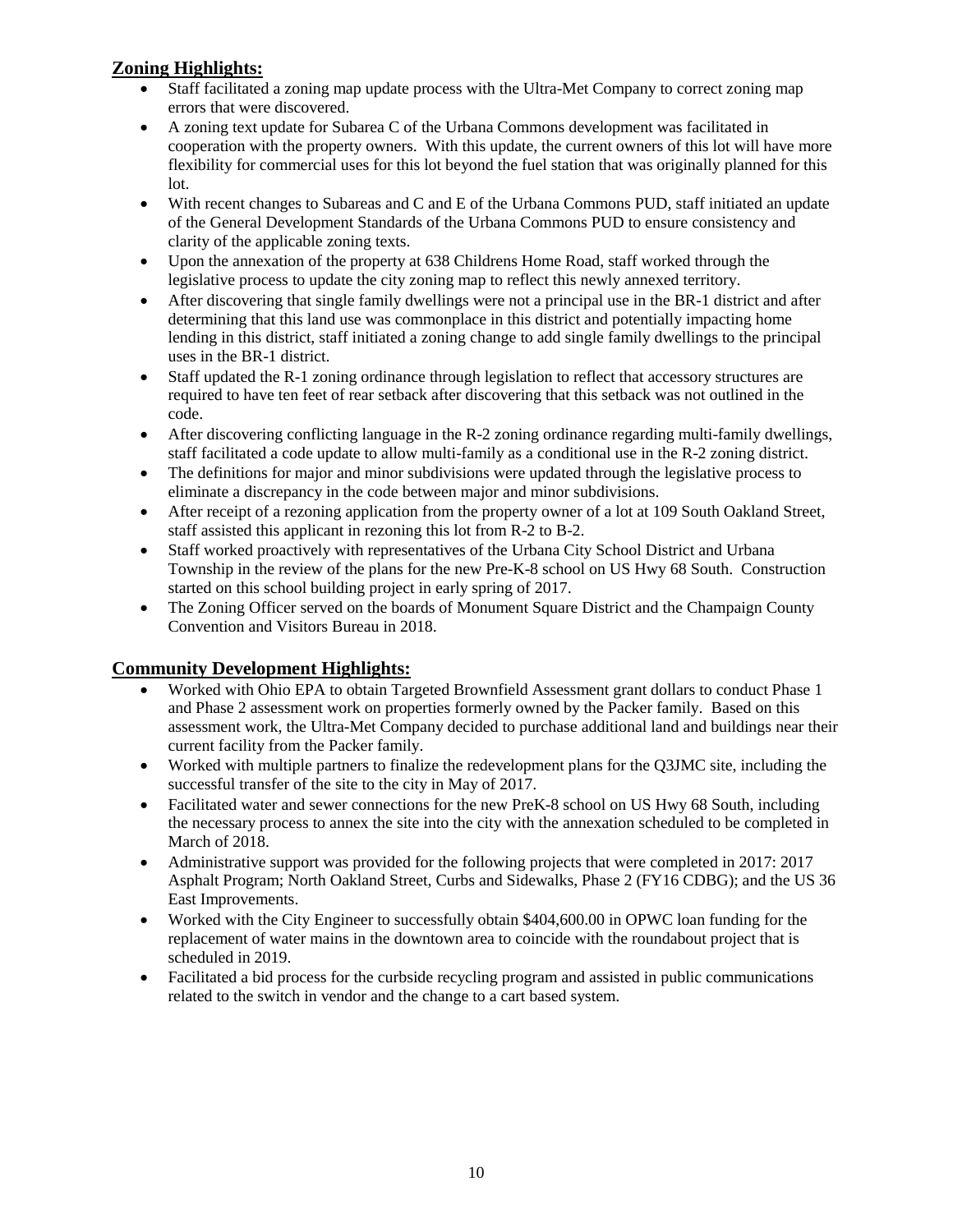### **Looking Ahead for 2018**

- Continue collaborative efforts to redevelop the former Q3 JMC sites on Miami Street and Beech Street.
- Continue to work with the Urbana City School District, Champaign Economic Partnership, Flaherty and Collins Properties, and other community partners to successfully redevelop the Douglas Inn, South Elementary, and North Elementary for senior housing.
- Work cooperatively with the LUC Regional Planning Commission and the Champaign County Commissioners on an update of the county's comprehensive plan.
- Continue proactive enforcement of the zoning and nuisance ordinances.
- Continue to streamline permitting processes in order to be business friendly.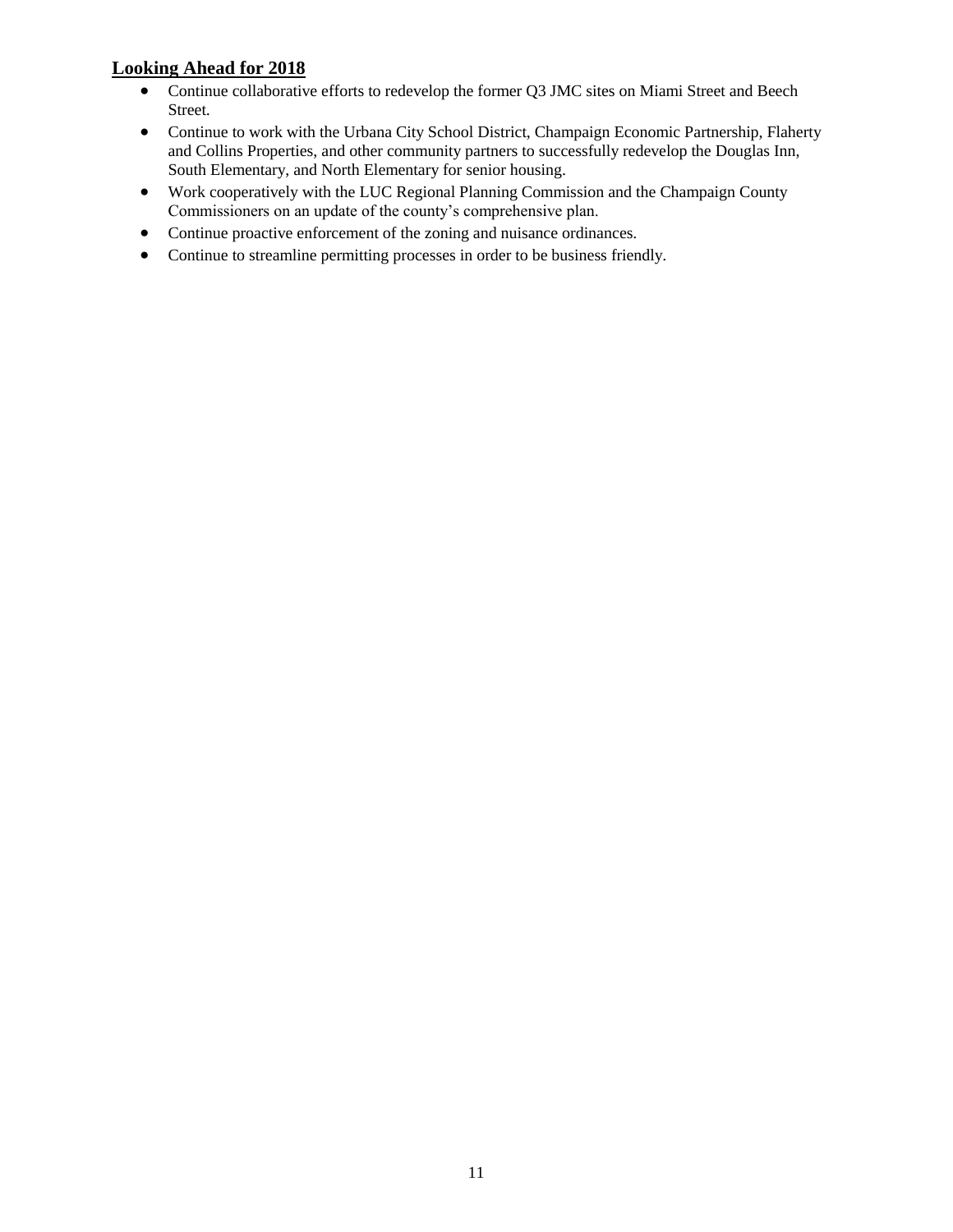# **Economic Development Champaign Economic Partnership (CEP)**

### **2017 Key Accomplishments:**

- Unemployment rate (Champaign Co.) Jan.  $2017(4.9%)$  as of Dec.  $2017(3.9%)$
- Q3 JMC secured nearly \$900,000.00 Pilot Program grant from JobsOhio for redevelopment purposes. Partnership secured with City of Urbana, Honeywell and True Inspection Services for clean-up activities
- Twelve "wins" for our community involving investment of approx.  $$88M<sub>±</sub>}$ , estimated new employees 100±, estimated new payroll \$5.3M, retained employees 1192, retained payroll \$17.3M (\* = tax abatement agreement)
	- $\circ$  KTH 99,000± SF new construction, \$28M investment, 20 new hires, payroll \$812,000.00± construction completed\*
	- $\circ$  Parker Trutec 57,000± SF new construction, \$8M investment, TBD new hires construction completed
	- $\circ$  Memorial Health 30,000± SF new construction, \$9M investment, 12 new hires, payroll \$1.4M construction due to be completed Spring 2018\*
	- o Navistar/Damewood 355,000± SF new construction, \$28M investment, 13 new hires, payroll \$572,000.00 – construction completed\*
	- o Crop Production Services Purchase of existing vacant Interstate Truckers Bldg. New construction of 20,000± SF liquid storage facility and  $12,000\pm$  SF dry storage building. \$6M investment 8 to 10 new hires payroll  $$500,000<sub>±</sub>$
	- o ColePak (SR 55 and Edgewood Avenue)- 200,000± SF existing bldg. purchase for expansion. New construction  $5000 \pm S$ F. \$5.6M $\pm$  investment TBD new hires
	- $\circ$  Weidmann 2600± SF new construction, \$2.7M investment, 20 new hires, new payroll  $$835,000.00$  – construction completed\*
	- o Various other projects including new Dollar General Store Christiansburg, retail/restaurant, entrepreneurial opportunities and property locations
- Carry over Economic Development projects from to 2018 (pending/in progress) 22
- Completed Manufacturing Engineer Survey Champaign County. Data will be used for marketing purposes. Avg. wage - \$37.00-\$40.00/hr.
- Conducted Wage and Benefit survey Regional partnership (Champaign, Clark, Logan, Madison  $\&$ Union counties)
- Manufacturer's Council/HR Manager's Group
	- o YMCA camp, Champaign County Fair, monthly workforce meetings, continued partnership with education and support services
- Manufacturer's Champaign County economic profile as of Oct. (annually)
	- o 2016 4.0x national concentration
		- 3725 employed in manufacturing
		- \$66,200 average annual salary
		- <sup>3</sup>% 19-24 year old in manufacturing careers
	- o 2017 4.15x national concentration
		- 4029 employed in manufacturing
		- \$64,021 average annual salary
		- 9% 19-24 year old in manufacturing career
- Retention/Growth/Expansion/Investment/Attraction
	- o Submitted 10 responses to inquiries from Dayton Development Coalition, JobsOhio, various brokers, and out of state and local businesses regarding possible relocation, buildings, sites, expansion etc.
		- **Manufacturing**
		- Retail  $&$  Service industry
		- Warehousing
		- **Entrepreneurial**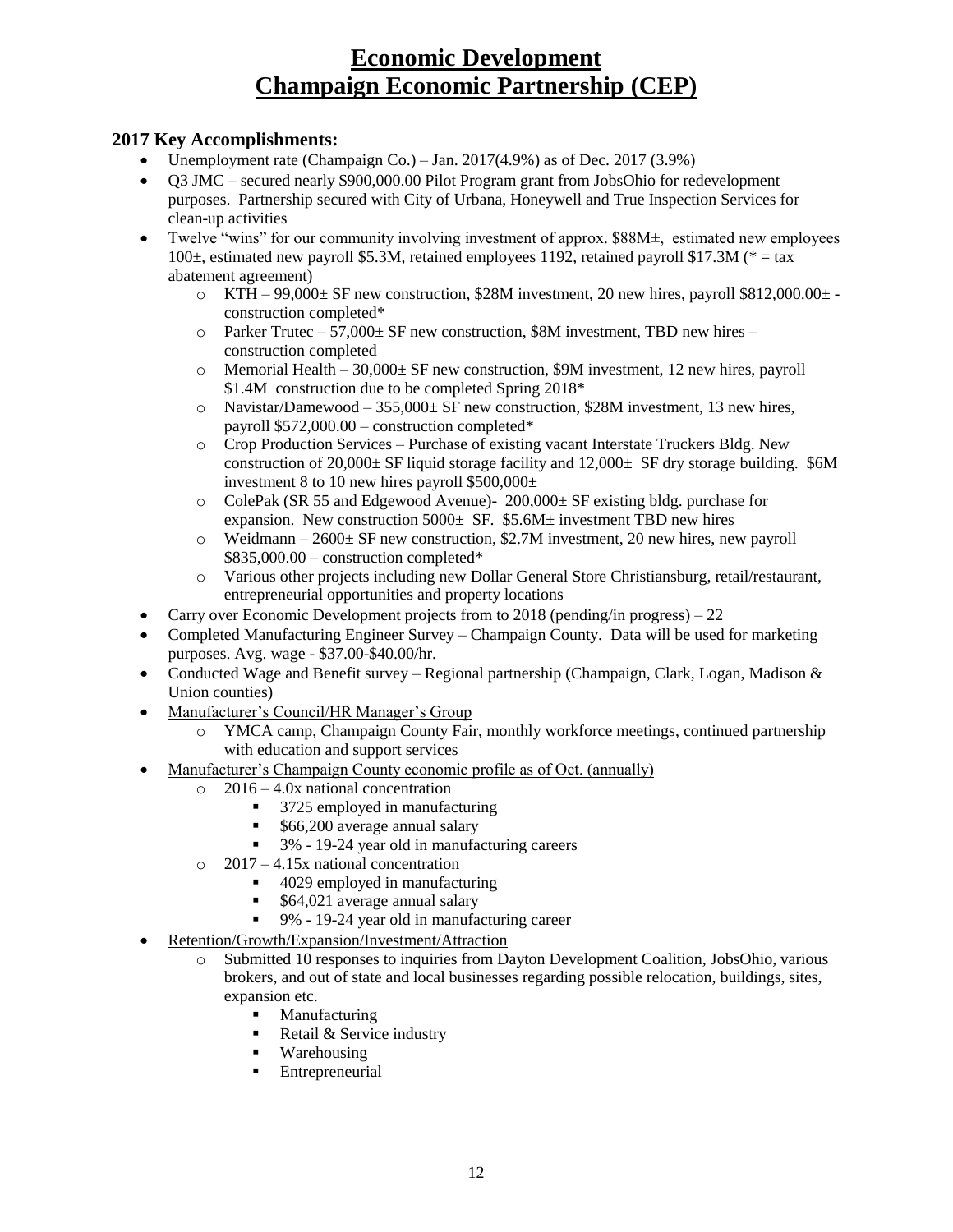- Community Involvement
	- o Serve on UU Board of Advisors
	- o Serve on MSD board
	- o Serve on several committees for economic development and workforce development
	- o Present at various workshops, seminars and meetings throughout the year
- Champaign Economic Partnership 2017
	- o Ongoing enhancements to [www.cepohio.com](http://www.cepohio.com/) to include workforce development, highlighting available properties and a "playbook" for economic development in Champaign Co.
	- o TV monitor in CEP office window 24/7 media stream of economic development news items, live CEP Facebook stream and Community Job Connect – local job posting
	- o Community Job Connector local job board hosted on the CEP website focus on marketing of site
	- o "Open for Business" campaign marketing Champaign County for both businesses and workforce talent – 10 flags given out
	- o Secured 6 new private investors
	- o Village of Mechanicsburg named CEP as their economic development agency
	- o Assisted with annexation of ATP property into the Village of Mechanicsburg
	- o Completed annual TIRC review
	- o Hosted various training and public sessions to market Champaign County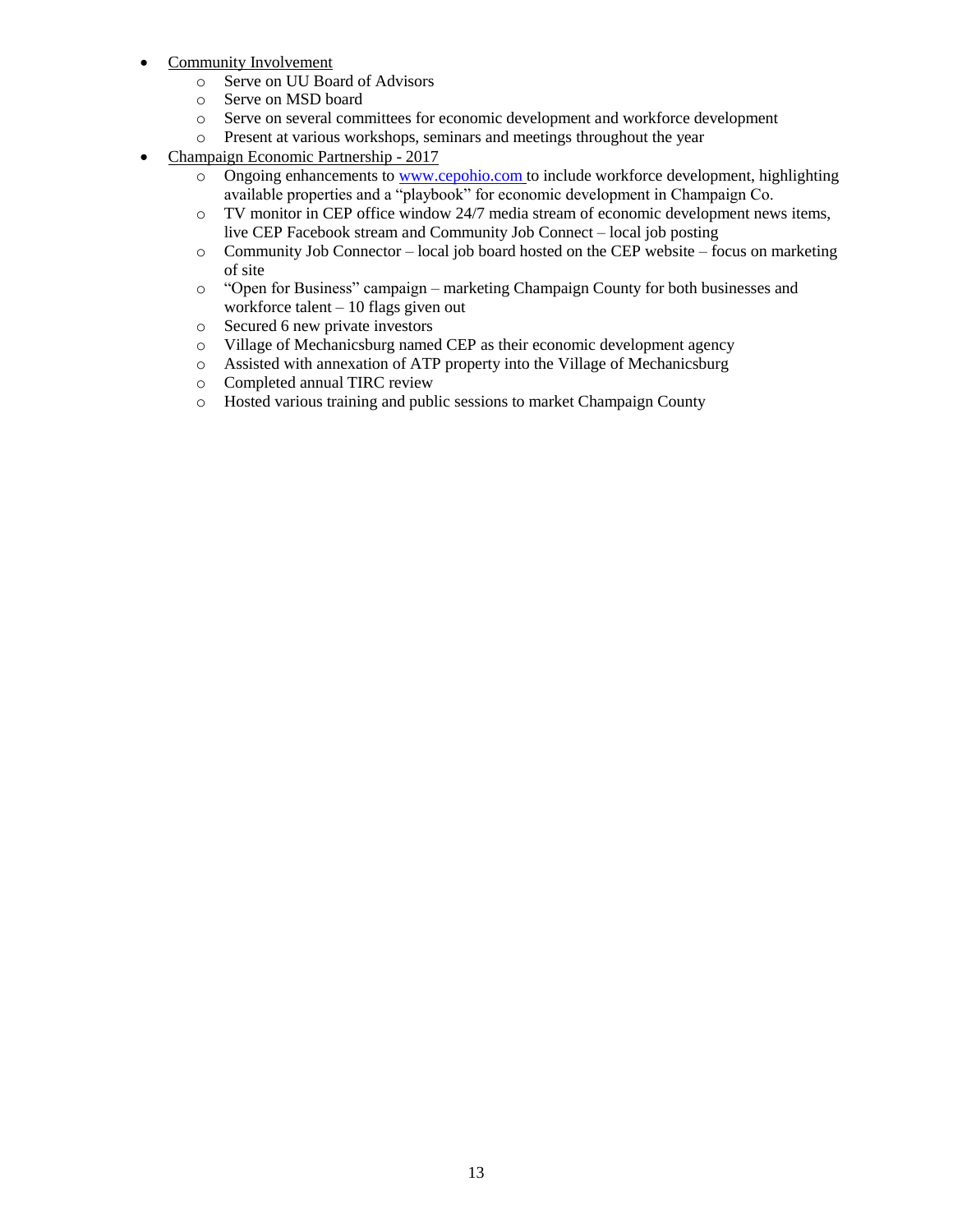# **Engineering**

### **Major Projects Completed**

- CDBG FY2016 North Oakland Street Curbs and Walks, Phase 2 project was finished in May. Mark Finchum Excavating completed the project for \$75,032.00. The project replaced sidewalks, catch basins and curbs and gutters in the 300 and 400 blocks of North Oakland Street from West Church Street to Union Alley. The CDBG grant paid for the majority of the project.
- U.S. 36 East Improvements were completed by J & J Schlaegel, Inc. in mid-December. J & J's initial contract amount was \$1,338,250.98. The final amount will be in the neighborhood of \$1,358,000.00. This project was funded through an ODOT Transportation Alternatives Program grant, an Ohio Public Works Commission grant and local match. The project started in early April with storm line installations. Curbs, gutters, sidewalks, drive approaches, decorative lights, a pedestrian island and trees were installed afterwards. U.S. 36 East was then paved through a separate ODOT contract by A & B Asphalt during the month of October. Also during this time, ODOT paved State Route 29 from the 36/29 split to the eastern corporation line. Construction inspection and administration took roughly 675 hours of my time, starting in February and lasting through December.
- The 2017 Asphalt Program that began in May was completed in early October. The project was awarded to A & B Asphalt for a base bid of \$277,110.48 plus an additive bid of \$24,589.15 to resurface the parking lot behind the Gloria Theater and post office. The street listing for this year included the resurfacing of at least portions of W. Ward Street, Community Drive, James Avenue and the S. Edgewood Avenue bridge. At least portions of Hagenbuch, Pindar, Mosgrove, Eagle, Union, Gwynne, W. Twain and E. Reynolds were crack sealed in September/October. Curbs and gutters were replaced on W. Ward Street and repaired on Community Drive during this project as well.
- A small signal modification project was completed in late September for the City. American Structurepoint designed and estimated the cost of adding a protected left turn arrow to northbound traffic at the US68/SR55 intersection. The northbound left level of service was failing when evaluated during traffic impact studies conducted by both the PreK-8 and the Navistar warehouse projects. Security Fence Group's traffic signal division performed the work at a price of \$6,574.03.
- An emergency project near the outlet side of the N. Russell Street box culvert over Dugan Ditch was necessitated because of a collapsed gabion basket (stone holding cage meant to retain backfill). A new reinforced concrete wing wall was designed to hold back the bike path embankment. J & J Schlaegel was solicited for the work and completed the project in July. The cost was \$19,833.00.
- A large City storm pipe was found to be rusted out along the right-of-way of Patrick Avenue in August. The excavation area was taped off until late September/early October when the work was completed by J & J Schlaegel (lowest of two quotes received) for \$15,486.60. Just shy of 120'of 42" double-walled, plastic pipe was installed.
- Midwest Pavement Analysis and Design was hired in July for \$6,000 to complete a pavement condition rating assessment of all our City streets. In early October, the findings were presented. Pavement Condition Ratings are a method of assigning a point value from 1-100 to roads based on their visible distresses. Though it's a snapshot in time, if Urbana were to immediately perform the recommended treatments, the cost would be approximately \$6,000,000. If Urbana were to do this catch up work over a 10 year period (as recommended), the budget would need to reflect in excess of \$600,000 a year.

### **Major Ongoing Projects**

 EMH&T, as a consultant for the City, has almost completed the Dugan Run floodplain study, began in 2014. News was just received that 2017's paperwork submission to FEMA for a letter of map revision was accepted after a few revisions were made. The next step is the public notification process. From the looks of it, approximately 55 primary structures have been subtracted from the 100-year floodplain and 12 added. The bridge and piping improvements made in recent years coupled with better terrain and flow modeling allowed for the shrinkage in the floodplain breadth.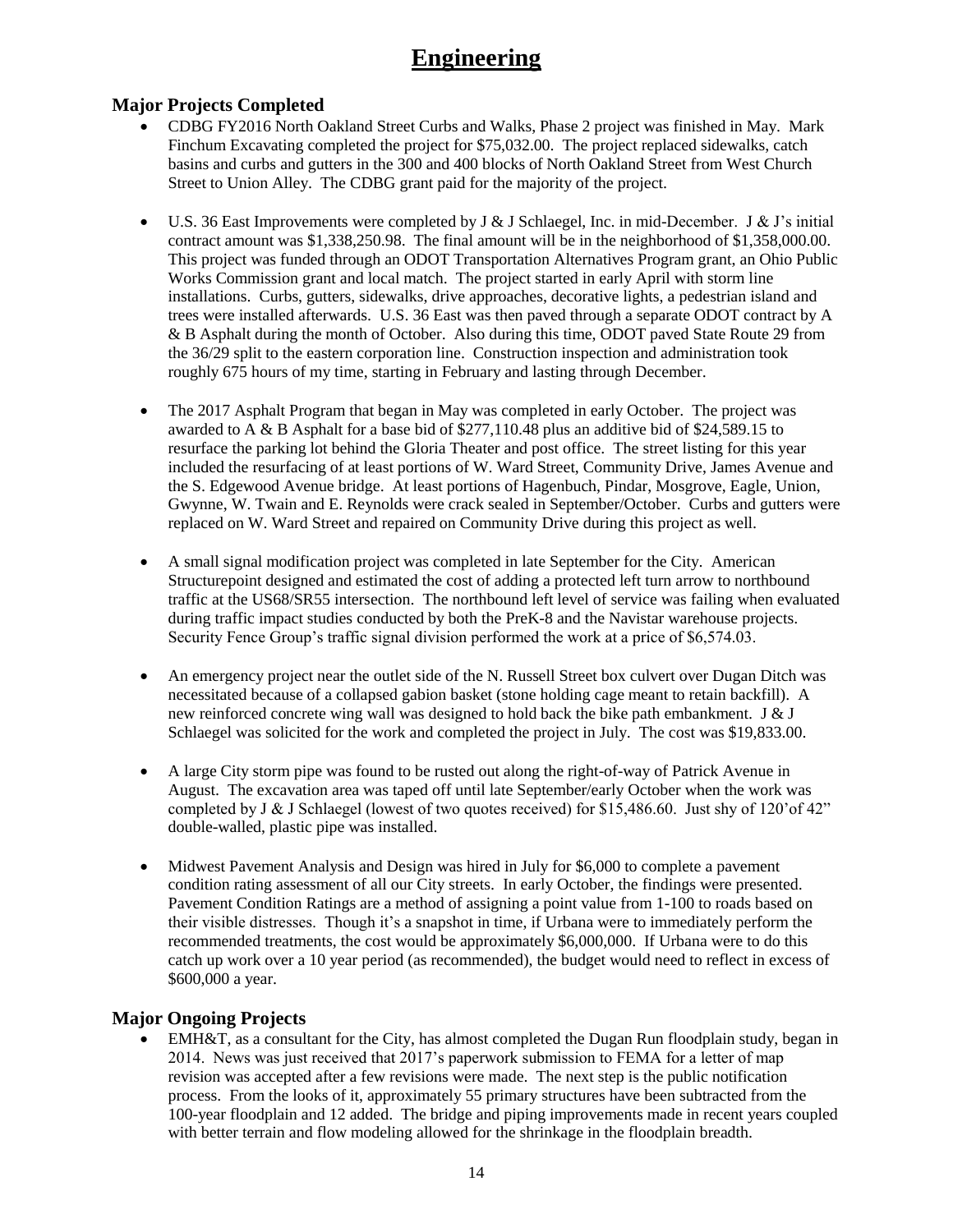### **Sharing Our Vision for 2018 and Beyond**

- Improvements to the roundabout and one block in each direction are being planned for 2019. Two grants from ODOT have been approved: a Highway Safety Grant for roughly \$408,000 and a Small Cities Grant for about \$192,000. This money, in conjunction with ODOT Urban Resurfacing funds for paving and local match, will be used to co-fund the roundabout improvements project. The City has chosen Burgess and Niple as its design consultant and has begun the second phase of project design. The City has also elected to have a water main and water service replacement project designed by Burgess and Niple as part of the project. The City applied for an OPWC waterworks loan this past summer and anticipates award during summer 2018. Burgess and Niple has now begun the primary design phase for the roundabout, with Stage 2 plans due to ODOT in early March 2018.
- CDBG FY2017 North Oakland Street Curbs and Walks, Phase 3 plans have almost been completed. The regular CDBG allocation (now on a two-year cycle) was given to other communities in Champaign County, so the City is pursuing statewide competitive CDBG Critical Infrastructure funding to finish off the sidewalks, catch basins and curbs and gutters along North Oakland Street in construction year 2018. This would encompass everything from Union Alley to just north of W. Light Street. Urbana is requesting a \$297,000 grant coupled with a \$33,000 local match. So far though, the application has been unfunded through two cycles of grants. More discussion, revisions and possibly a presentation will be needed to pursue this grant avenue a third time.
- The paving program for 2018 is being developed. Chip and crack sealing will again be done to help extend the lifespans of our roadways. Crack sealing will focus on roads that were paved from 2011 to 2013. Another maintenance application, called rejuvenator, has been gaining popularity as well and will be considered for implementation. With only \$250,000 available in 2018's budget, few roads will receive the traditional mill and fill.
- Urban Resurfacing by ODOT will be performed in 2018 on State Route 54 (South Jefferson Avenue and Patrick Avenue) from Scioto Street south to the corporation line near the second cemetery curve. Before that time, the City hopes to begin an assessment procedure to replace broken curb and gutter and sidewalks along the route.
- Gwynne Street bridge expansion joint repair and concrete sidewalk repair will be a contracted item in 2018.

### **Miscellaneous Accomplishments**

- LPA (Local Public Agency) fringe rate paperwork was updated to qualify Engineering to submit for cost recovery on any construction inspection it has on an ODOT funded project. This came into play on 2017's U.S. 36 East Improvements project where the City will be reimbursed nearly \$26,000.00.
- Engineering employed an intern for the summer once again. Ashley Michael, an Agricultural Engineering major at OSU, was hired for twelve (12) weeks during the summer and then came back to work a few days during her winter break too. Her tasks included inspecting construction projects, plan archiving, updating the lead service map, concrete patch monitoring, designing a cemetery pedestrian ramp, drawing a parking lot striping layout, City map updating, collecting elevation data, drafting bridge sidewalk and expansion joint repair plans and other miscellaneous tasks on AutoCAD. Ashley was a much appreciated addition to the Engineering Department this year.
- Engineering completed inspections or has pending inspections for thirty-one (31) right-of-way permits issued.
- Periodically checked and logged City, Columbia Gas and homeowner right-of-way digs. In conjunction with the Nuisance Department, at least two (2) letters were sent to homeowners requiring the filing of right-of-way permits. Overall, approximately one hundred fifty-eight (158) non-project related patches were tracked by Engineering when time permitted.
- Approximately one hundred twenty-four (124) zoning permits, including site plans, were reviewed by Engineering before being approved by Zoning. Some of the larger projects approved included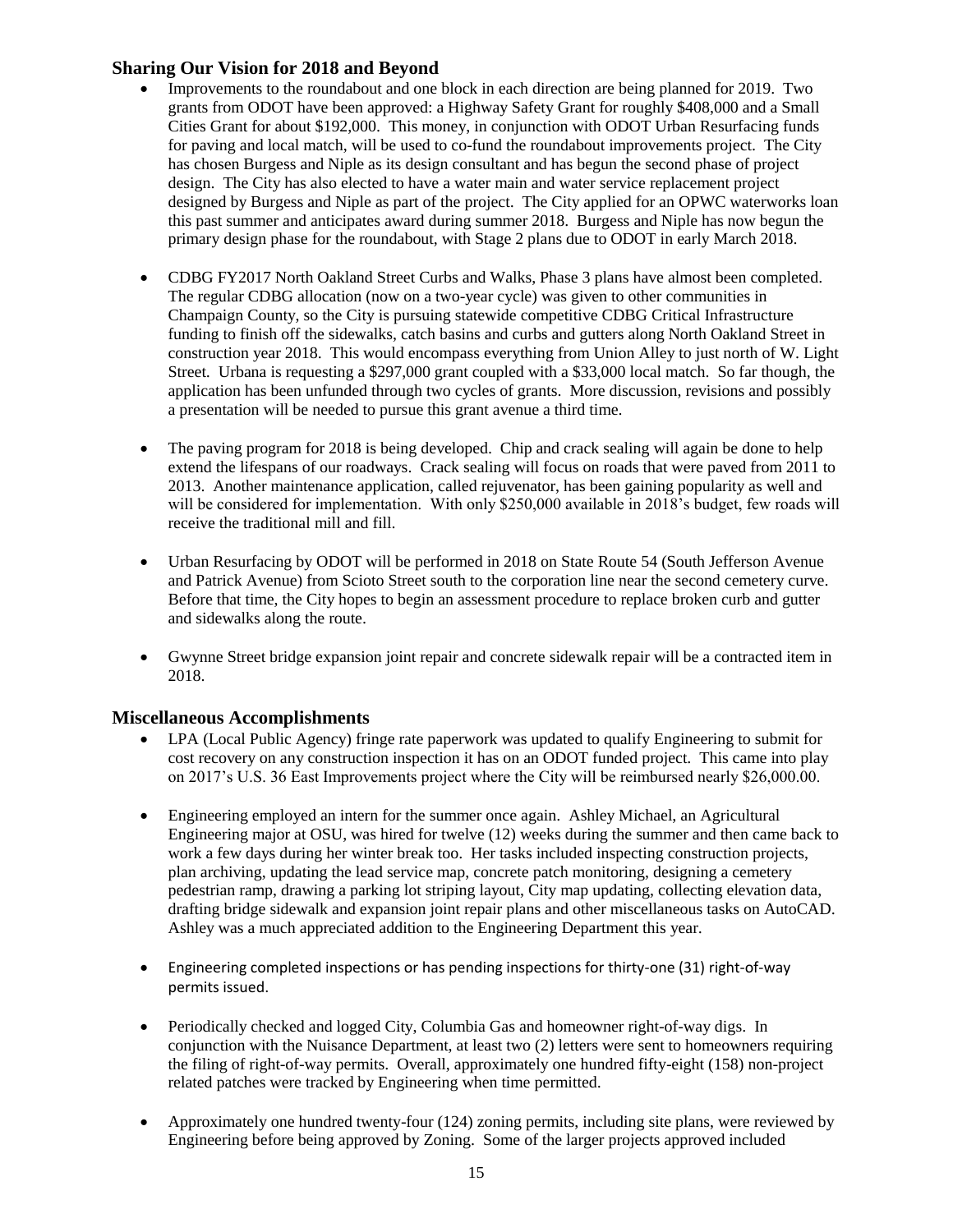Navistar's warehouse, O'Reilly Auto Parts' store, Lincoln and Main's restaurant, Crop Production Services' agricultural complex, Weidmann Electrical Technologies' boiler room addition and ColePak's office addition.

- Four (4) lot splits were approved by Engineering for Zoning conformance before being approved at the County level.
- Engineering took part in inspections on multiple building sites throughout the year.
- Engineering performed yearly bridge inspections (10 bridges) in the fall and completed a wholesale inventory update within ODOT's bridge management program. ODOT Central Office audited Urbana's bridge program and thought it was well-organized with quality bridges.
- Eleven (11) items were sold through GovDeals for a total of \$20,147.54 on behalf of other departments. This year Brad Yost at the Water Reclamation Facility began taking over some of the auction duties in the fall. He will handle at least all of his department's GovDeals auctions going forward. Overall, GovDeals has provided the City a method to auction off over \$96,000 worth of used assets.
- Columbia Gas project work also occupied some time, overseeing road closures and inspecting patch backs.
- Water, Sewer and Engineering are getting closer to purchasing a GPS unit(s) and GIS software system that would help bring the City of Urbana into the 21st century with locating, mapping and work orders.
- Co-taught Junior Achievement with Adam Moore at West Liberty-Salem. The third graders learned about "Our City."
- Evolving from the 2012-13 *Leadership Champaign* project, The Urbana Hilltop Disc Golf Course at Melvin Miller Park is still going strong and is ranked number 6 of 136 courses in Ohio. The club hosted five tournaments in 2017, one of which (an annual charity event for the Caring Kitchen) welcomed 100 participants, the most ever. Course expansion is now being considered.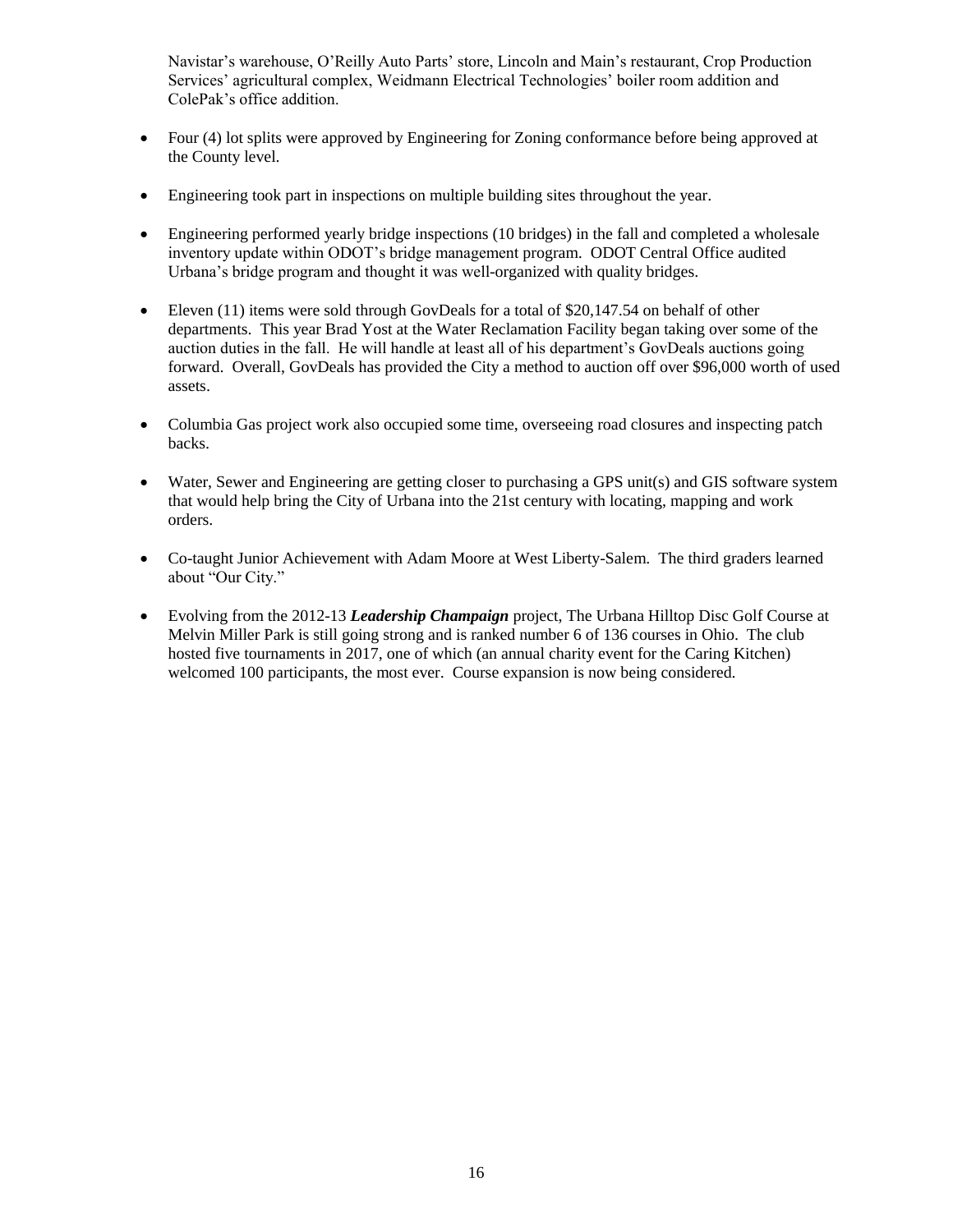# **Finance**

# **Utility Billing, Income Tax and Accounting**

### **Overview**

The Department of Finance is made up of Utility Billing, Income Tax and Accounting under direction of the Director of Finance. The Department of Finance is located on the first floor of the City building with office hours from 8:00 a.m. – Noon and 1:00 pm - 4:30 p.m. Monday through Friday. Detailed information, frequently asked questions, forms, policies, procedures and rate schedules are available on the City of Urbana website at [www.urbanaohio.com.](http://www.urbanaohio.com/) Please visit individual department web pages for information specific to each area.

### **Utility Billing**

Utility Billing has an employee headcount of 1.75 FTE who are responsible for servicing approximately 4,600 utility customers each month. The office processes billings and provides customer service for water, sewer, stormwater, and recycling. Utility bill printing and mailing are currently outsourced to a third party processor. After registering, utility customers can view their bill online at the City of Urbana website.

Although the majority of customers still choose to pay their utility bill through the mail service or in person at the Utility Office window, the option to pay online or by telephone are gaining in popularity. 2017 marks the second full year that the City has offered credit card and online payments. This service has been welcomed by our customers as evidenced by the number of transactions.

| Year                | Number of Transactions | <b>Amount of Transactions</b> |
|---------------------|------------------------|-------------------------------|
| 2015 (partial year) | 1.651                  | \$123,256.71                  |
| 2016                | 4.710                  | \$351,202.67                  |
| 2017                | 5.963                  | \$474,095.75                  |

The following summarizes the Utility Billing Office activity in an average month:

- 4,600 utility customers billed
- 1,300 customers receive delinquent notices
- 200 customers receive shut off notices
- 20 customers have utility service disconnected

### **Income Tax**

The Income Tax office provides tax related services to individuals and businesses working and residing within the city limits, and is serviced by an employee headcount of 1 FTE. The income tax rate for the City of Urbana is 1.4%, and residents paying income tax to another municipality are eligible for a credit of up to 1%.

The Income Tax Office manages approximately 4,500 individual income tax accounts, 1,000 business tax accounts and 1,300 withholding accounts

The General Fund receives 1% of the income tax and the Police and Fire Income Tax Fund receives .4%. By City Charter, each fund is required to use 75% of tax revenue for operating expenses and the remaining 25% earmarked for capital improvement.

Income tax revenue generates approximately 50% of the total revenue in the general fund. The following is a breakdown of the city's income tax revenues by source:

- 73% Withholding Income Tax Employer withholds tax from employee wages and submits to the city on a monthly or quarterly basis.
- 20% Business Income Tax Businesses located in the city or doing business in the city are required to file an annual tax return and pay city income tax on their net profit.
- 7% Individual Income Tax Receipts from residents' filing an annual tax return with the city and paying the tax balance due (i.e. employer not withholding Urbana income tax).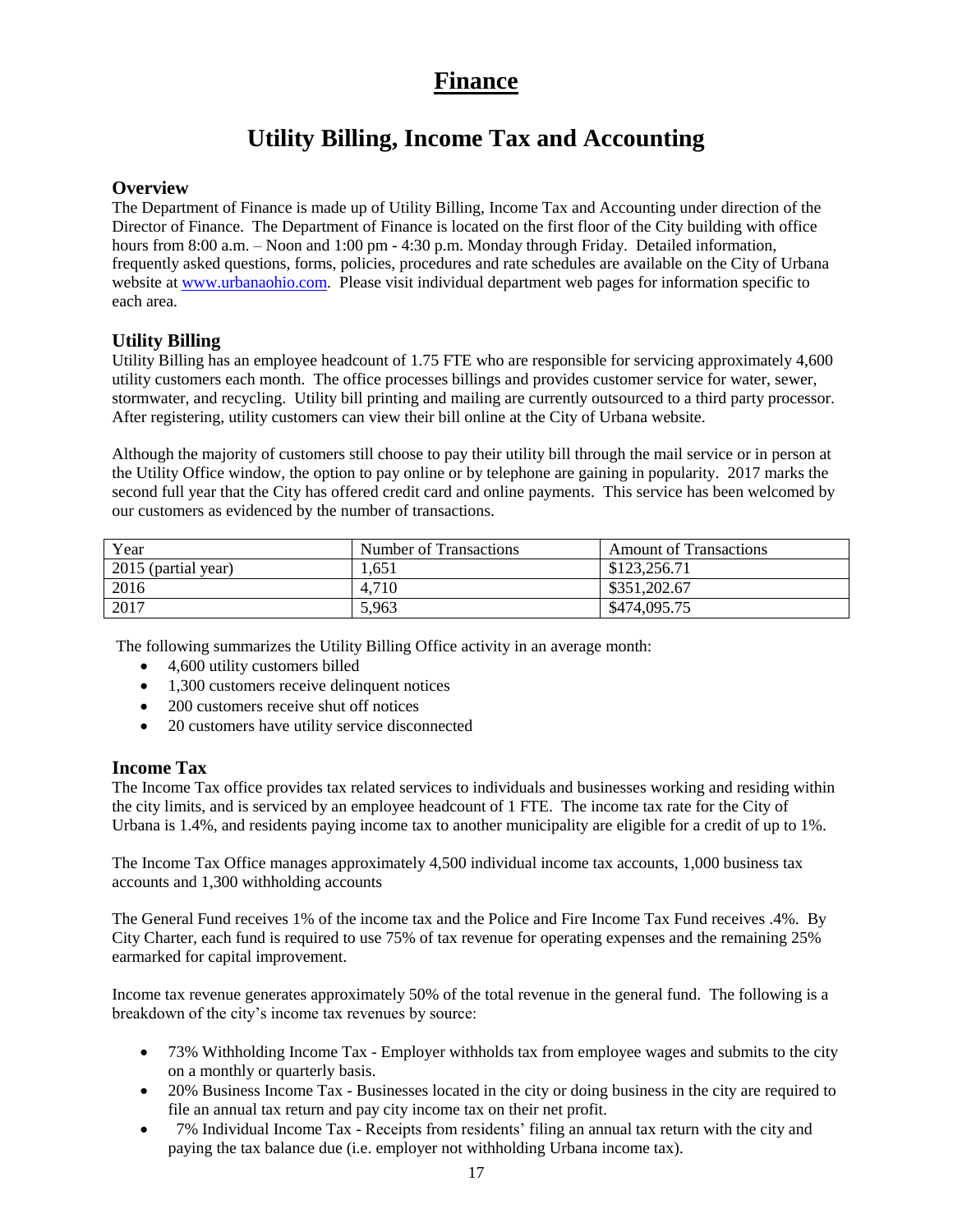City of Urbana residents are required each year to file a timely income tax return. Each year approximately 1,000 income tax returns are not filed timely.

The City's income tax ordinance underwent major changes due to the passage of House Bill 5, with an effective date of January 1, 2016. These changes were included in the 2016 tax returns filed in 2017.

#### **Accounting**

The Accounting office has an employee headcount of 3 FTE including the Director of Finance. The office prepares an annual budget, based on a fiscal calendar year, which includes operating revenues and expenditures and capital expenditures. An average of 2,500 checks is issued annually for authorized disbursements.

The Accounting office oversees the collection of all incoming revenues, the disbursement of authorized funds, the investment of available funds and the issuance of authorized debt instruments. They are accountable to lead and oversee the annual city audit.

The following charts provide expenses by department and type of expense for the originally appropriated budget for calendar year 2017.

| <b>City of Urbana</b>                       |                    |             |
|---------------------------------------------|--------------------|-------------|
| <b>General Fund Budget by Expense Type</b>  | <b>FY17 Budget</b> | % of Budget |
|                                             |                    |             |
| <b>Salaries</b>                             | 3,431,057          | 53.8%       |
| Pension                                     | 651,518            | 10.2%       |
| Medical & Life Insurance & Medicare         | 882,651            | 13.8%       |
| Worker's Compensation                       | 112,848            | 1.8%        |
| Travel & Training                           | 38,600             | $0.6\%$     |
| <b>Utilities</b>                            | 210,650            | 3.3%        |
| <b>Professional Services</b>                | 164,281            | 2.6%        |
| Equipment & Building Maintenance            | 214,625            | 3.4%        |
| Miscellaneous                               | 88,150             | 1.4%        |
| Insurance                                   | 76,535             | 1.2%        |
| Printing, Advertising, Memberships, Postage | 174,675            | 2.7%        |
| <b>Supplies</b>                             | 79,692             | 1.2%        |
| Gas & Oil                                   | 51,200             | 0.8%        |
| Subsidies                                   | 201,000            | 3.2%        |
| <b>Grand Total</b>                          | 6,377,482          |             |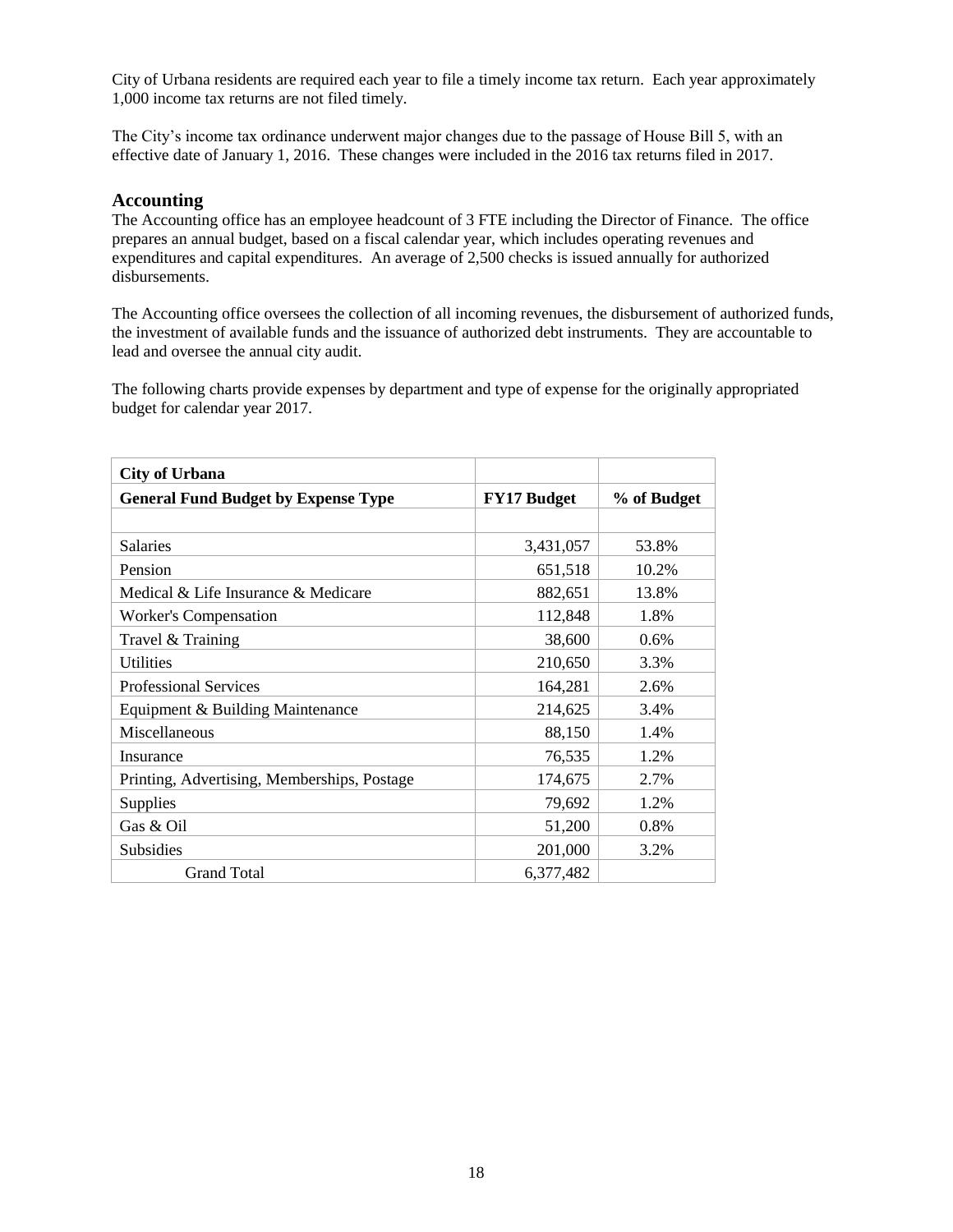| <b>City of Urbana</b>                    |                    |             |
|------------------------------------------|--------------------|-------------|
| <b>General Fund Budget by Department</b> | <b>FY17 Budget</b> | % of Budget |
|                                          |                    |             |
| City Council                             | 84,856             | 1.3%        |
| Code Enforcement                         | 205,314            | 3.2%        |
| Engineering                              | 164,437            | 2.6%        |
| Finance - All Departments                | 481,676            | 7.6%        |
| Fire/Ambulance                           | 1,781,017          | 27.9%       |
| Law Department                           | 183,600            | 2.9%        |
| Mayor/Administration                     | 281,445            | 4.4%        |
| Misc. Non-Departmental                   | 528,203            | 8.3%        |
| Mulch/Compost                            | 25,525             | 0.4%        |
| <b>Municipal Court</b>                   | 687,863            | 10.8%       |
| Parks & Recreation - All Departments     | 323,377            | 5.1%        |
| Police                                   | 1,468,594          | 23.0%       |
| Public Works & Property                  | 161,575            | 2.5%        |
| <b>Grand Total</b>                       | 6,377,482          |             |

The following chart provides a revenue breakdown by type of revenue for the original tax revenue budget for 2017.

# **City of Urbana - General Fund**

**Tax Revenue Budget**

|                              | 2017          | $%$ of        |                                                      |
|------------------------------|---------------|---------------|------------------------------------------------------|
|                              | <b>Budget</b> | <b>Budget</b> | <b>Explanation</b>                                   |
| <b>Local Taxes</b>           | 508,751       | 8.0%          | Real estate taxes                                    |
| <b>State-Shared Taxes</b>    | 245,000       | 3.8%          | Local government - county                            |
| Intergovernmental            | 141,197       | 2.2%          | Local government - state, County court reimbursement |
| <b>Recreation Collection</b> | 19,560        | 0.3%          | Park & recreation revenue                            |
| Pool collections             | 52,300        | 0.8%          | Pool admissions, rentals, sales                      |
| <b>Charges for Services</b>  | 905,698       | 14.2%         | Ambulance, cable tv, township contracts              |
| Licenses & Permits           | 7,250         | 0.1%          | Code/zoning permits                                  |
| <b>Court Collections</b>     | 416,625       | 6.5%          | Fines and fees associated with Municipal Court       |
| Miscellaneous                | 129,150       | 2.0%          | Interest revenue, mulch revenue                      |
| Reimbursements               | 684,000       | 10.7%         | Reimburse general fund use of resources              |
| Municipal Income Tax         | 3,274,875     | 51.3%         | Municipal income tax revenue                         |
| <b>Total Revenue</b>         | 6,384,406     |               |                                                      |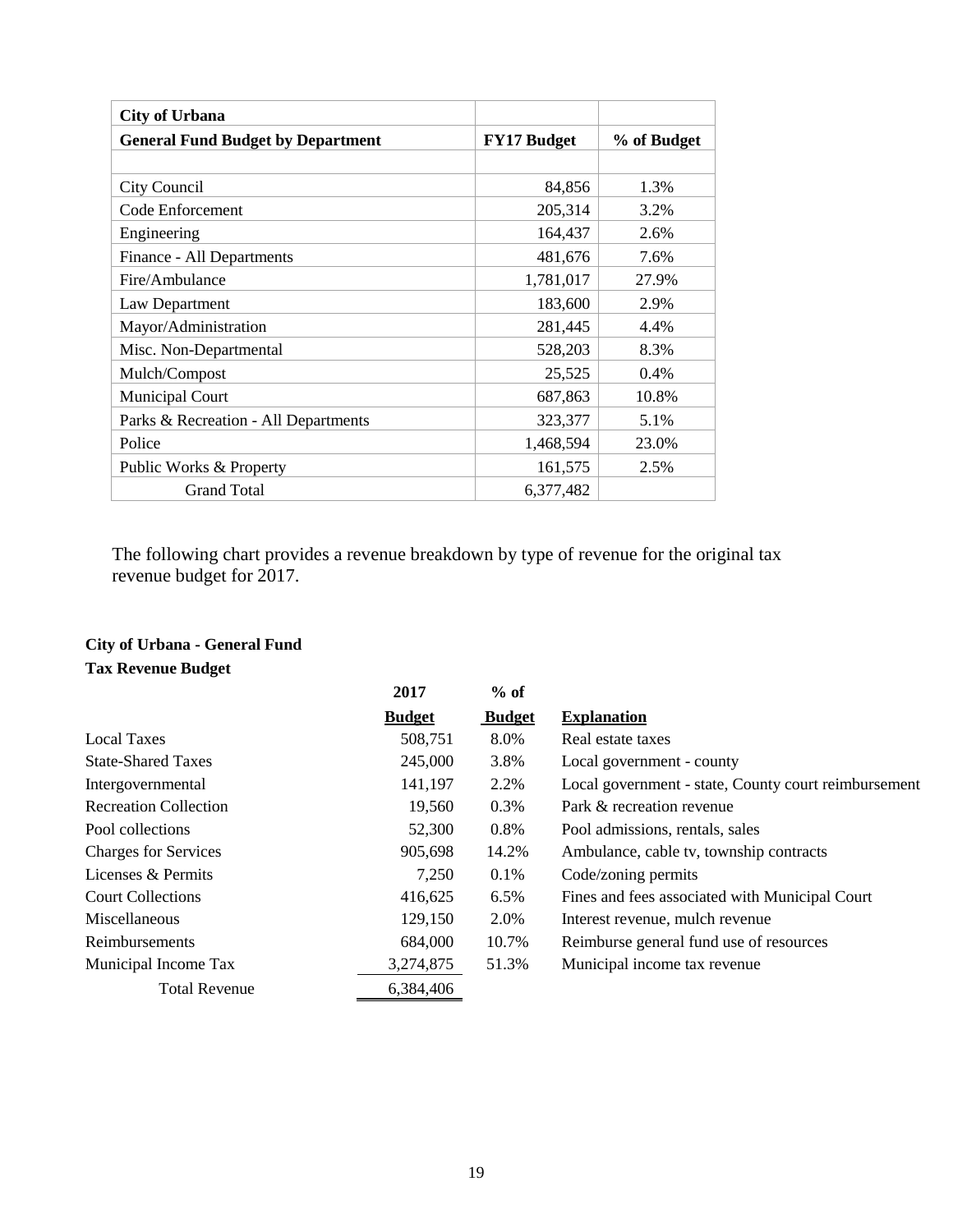# **Fire & EMS**

### **Major Highlights**

- We had two members leave the Urbana Fire Division in 2017. Fire Captain Jim Freeman and Firefighter/Paramedic Brett Evilsizor retired in January both with over 30 years of service to the fire division. We hired Firefighter/Paramedics John Flora to replace Parker Robison who resigned in 2016. Jacob Jones and Michael Drake were hired to replace our two retired members.
- Captain Jerry Kirk retired in September with over 25 years of service. Captain Kirk was our Maintenance Officer and was able to fix most of our mechanical and apparatus issues. Throughout 2017 Captain Kirk was training Eric Beverly and Thad Davis to take over our maintenance program. Captain Eric Beverly was promoted in December to take over for Captain Kirk.
- We continue to have fire and EMS contracts with the surrounding townships. All contracts have the following terms:
	- o Urbana Township 3 year contract 2016-2018
	- o Salem Township 5 year contract 2016-2020
	- o Concord Township 5 year contract 2016-2020
- The CPR program for the community continues– educating our citizens to the importance and teaching the correct administration of CPR, knowing that this knowledge will someday help to save a life!
- The Urbana Fire Division continues to administer car seats to families not able to afford them through grant money from the Champaign County Health Department. We have had a large number of families come to the fire station to learn how to install car seats and to receive a car seat provided by the grant.
- We continue to fine tune our digital improvements with the use of I-Pads in our apparatus. The I-Pads have become a very valuable asset to streamline our operations. Our firefighters now use these devices to do our daily vehicle and equipment checks as well as our monthly medic unit inventory. We continue to find ways to improve our efficiency and reduce our carbon footprint.
- We conducted several training exercises at the facility and plan to add county-wide exercises as we continue improving our site.
- The Staffing for adequate Fire and Emergency Response (SAFER) Grant expired on December 6, 2017 we received over \$305,000.00 dollars from the grant that allowed us to fill two vacant positions that we had over the past year bringing our staffing back to 7 suppression personnel on each shift and two administrative personnel.
- Assistant Chief Jeff Asper returned in July from Active Duty Army service in Afghanistan. Asst. Chief Asper was the commander of a forward surgical unit that treated countless casualties.
- In August of 2017 we took delivery of a new utility truck. This truck has already proven to be an effective tool for us.
- We continue to work hard to improve the fire station daily cleaning as well as painting areas that have not been touch for a long time.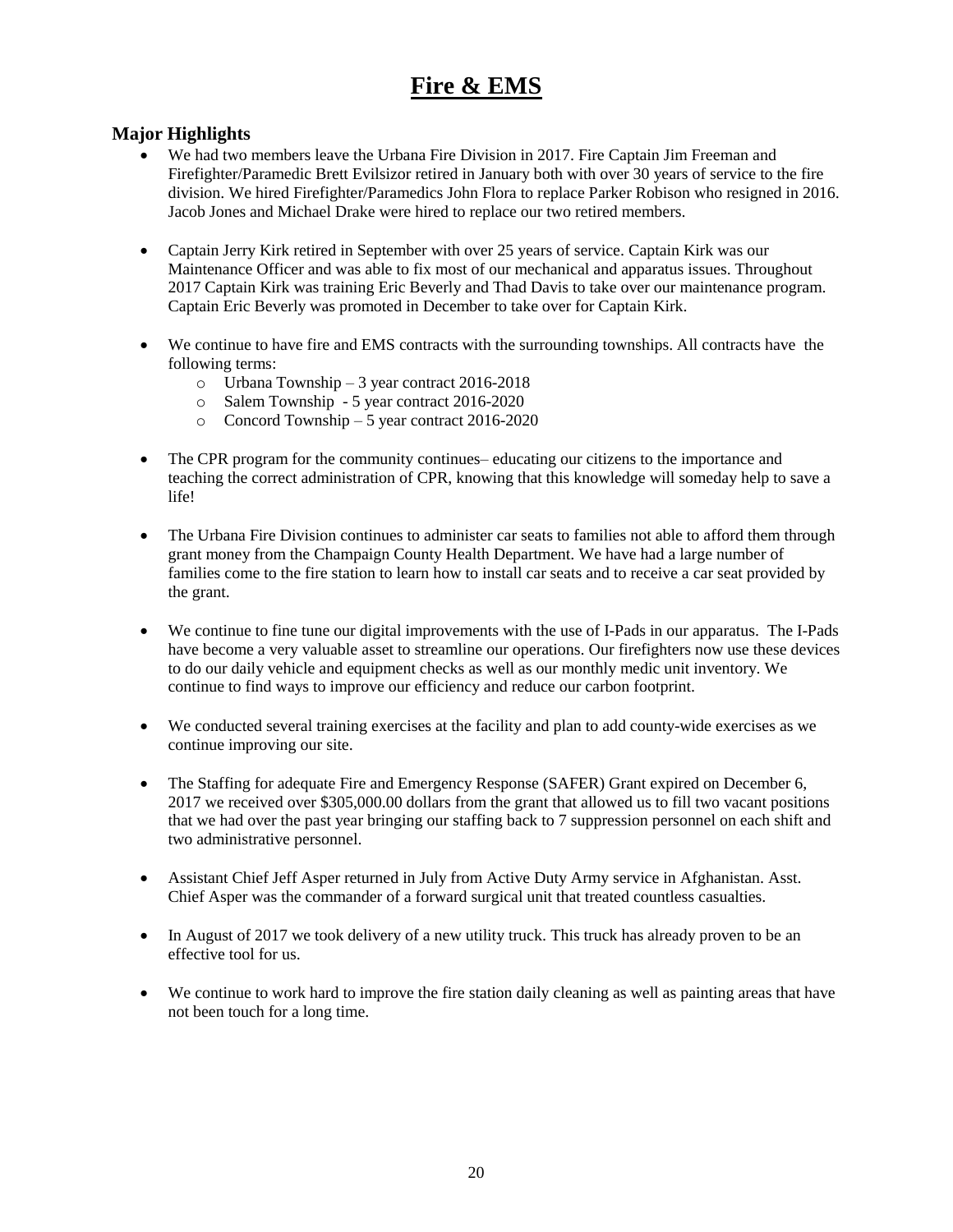## **Operational Summary**

|                           | 2017           | 2016           | 2015         | 2014         | 2013         | 2012 | 1996      |
|---------------------------|----------------|----------------|--------------|--------------|--------------|------|-----------|
| <b>EMS Runs</b>           | 2140           | 2010           | 1797         | 1849         | 1795         | 1799 | 1363      |
| City                      | 1731           | 1655           | 1447         | 1468         | 1424         | 1474 | 1008      |
| Urbana Township           | 297            | 280            | 257          | 280          | 266          | 257  | 213       |
| Salem Township            | 79             | 53             | 64           | 56           | 40           | 18   | 44        |
| Concord Township          | 11             | 10             | 5            | 24           | 12           | NA   | NA        |
| Union Township            | NA             | NA             | NA           | NA           | 41           | 29   | 33        |
| Mad River Township        | NA             | NA             | NA           | NA           | NA           | NA   | 35        |
| Mutual Aid                | 22             | 12             | 24           | 21           | 12           | 21   | 11        |
| <b>Motor Vehicle Acc.</b> | 152            | 182            | 144          | 119          | 117          | 113  | <b>NA</b> |
| City                      | 72             | 98             | 64           | 60           | 60           | 55   | NA        |
| Urbana Township           | 54             | 47             | 57           | 39           | 32           | 40   | NA        |
| Salem Township            | 14             | 19             | 13           | 13           | 12           | 6    | NA        |
| Concord Township          | 3              | $\overline{4}$ | $\mathbf{1}$ | $\mathbf{1}$ | $\mathbf{1}$ | NA   | NA        |
| Union Township            | NA             | NA             | NA           | NA           | 6            | 6    | NA        |
| Mad River Township        | NA             | NA             | NA           | NA           | NA           | NA   | NA        |
| Mutual Aid                | $\overline{9}$ | 14             | 9            | 6            | 6            | 6    | NA        |
| <b>Fire Runs</b>          | 464            | 454            | 501          | 483          | 408          | 448  | 484       |
| City                      | 351            | 337            | 372          | 369          | 300          | 322  | 382       |
| Urbana Township           | 75             | 72             | 71           | 63           | 75           | 76   | 66        |
| Salem Township            | 10             | 15             | 22           | 16           | 10           | 9    | 18        |
| Concord Township          | NA             | NA             | NA           | NA           | NA           | NA   | NA        |
| Union Township            | NA             | NA             | NA           | NA           | 10           | 14   | 8         |
| Mad River Township        | NA             | NA             | NA           | NA           | NA           | NA   | 5         |
| Mutual Aid                | 28             | 30             | 36           | 35           | 13           | 27   | 12        |
| <b>Total Runs</b>         | 2756           | 2646           | 2442         | 2451         | 2320         | 2360 | 1847      |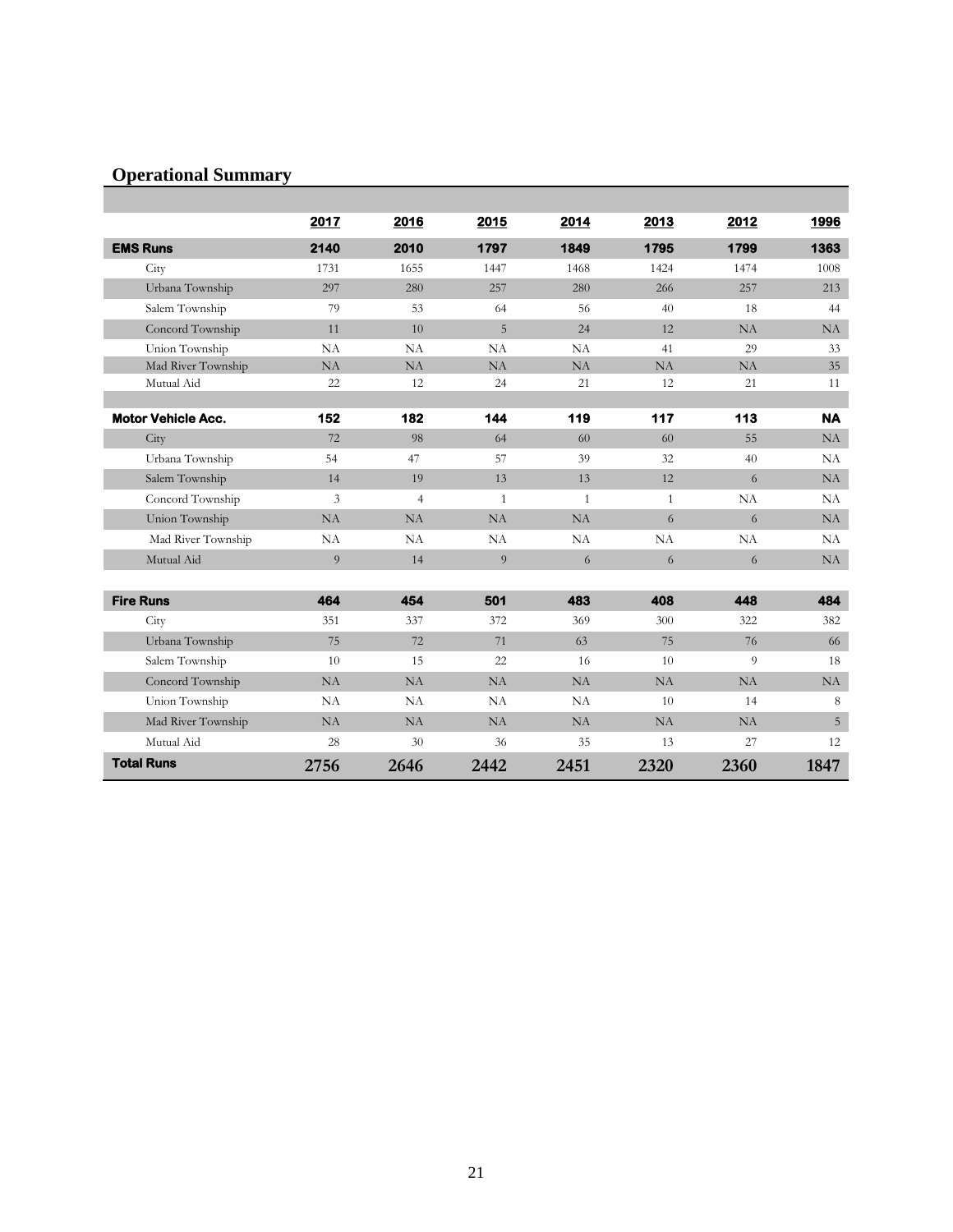# **Human Resources**

The City of Urbana currently engages ninety-two (92) full-time and thirteen (13) part-time employees; in 2017 fifteen (15) seasonal employees were also utilized.

### **Miscellaneous Accomplishments**

- The City of Urbana had three work related accidents for 2017. Only one claim was lost time for a total of 26 days away from work.
	- o Due to our continuous improvement our City was invited to join the Ohio Municipal League Group Retrospective Rating for Public Employers in 2018.
	- o Although we will receive rebates for 2017. Beginning in 2018 we are not eligible for the rebates for the Drug-Free Safety, Industry-Specific Safety & Transitional Work Bonus Programs while we participate in the Group Retro. We will continue those program guidelines, because they have been instrumental in our improvements.
	- o The Group Retro Savings will surpass those rebates.
- Responded to 15 public records requests.
- Annual Health Insurance enrollment for 2017.
	- o We were able to stay within the budget and stay with Medical Mutual, Delta Dental and VSP.
	- o Monthly Wellness topics have been shared and we provided activities for each month when possible. To name a couple, Mercy Health's Mammogram mobile unit was on-site for Breast Cancer Awareness Month & on-site vaccines were given by Kroger Pharmacy technicians during Vaccine Awareness Month.
- 2017 Trainings were conducted as follows.
	- o City-wide sessions were conducted for Work Place Harassment and Diversity training.
	- o Additional training was conducted throughout the year as needed per department.
	- o In compliance with the Drug-free Safety Program all employees attended annual awareness training; the supervisors also attended the required supervisor awareness training. This training was conducted by Training Marbles from the Columbus area who provided a very effective and knowledgeable presentation and material.

### **Sharing Our Vision for 2018 and Beyond**

Training, updates to job descriptions and policy updates, will be our main focus for 2018. We have implemented a wellness program for 2018. This three year program will help the City become a healthier group. If we stay on target, we may be able to consider self-funded plans. USI has provided and presented information to our Health Insurance committee at our quarterly meetings. This wealth of information has been very educational has provided guidance to the committee throughout the year.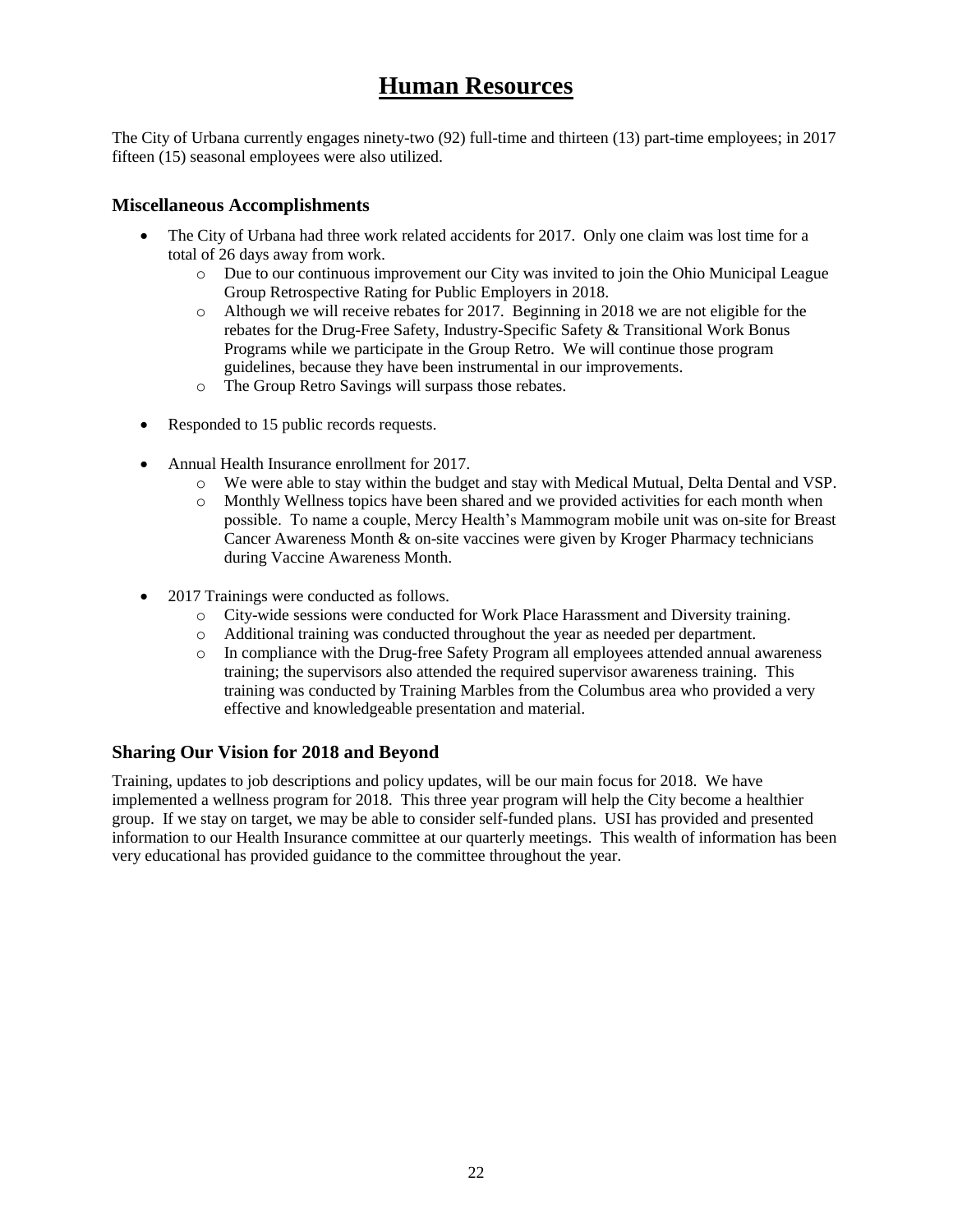# **Law Office**

### **Law Director**

### **City Council Meetings/Work Sessions**

The Law Director attends each regular City Council Meeting, as well as each Work Sessions. He also avails himself to all members of Administration and Council for legal advice and representation as pertains to any matter involving the discharge of their duties and responsibilities as representatives of the City of Urbana, Ohio, and as to any matters which arise during those meetings.

Since becoming the Law Director on July 17, 2017, I attended each and every City Council meeting and Work Session, with the exception of the City Council meeting at which the Mayor asked for the Council's vote as to whether I should be named as Law Director.

### **Ordinances and Resolutions**

The law Director reviews any Ordinances and/or Resolutions drafted by any Department, and also drafts and submits Ordinances and/or Resolutions when needed for any issues. The review if for correctness, but also to assure that the underlying objective of the Legislation is being met by the draft.

In 2017, the Law director reviewed each Ordinance and/or Resolution put before Council. He also drafted several including, but not limited to, those necessary for Gas aggregation, Electric Aggregation, the 6/10% Income Tax Levy (all to be placed on the ballot May 8, 2018), and an Ordinance creating a Vacant Property Chapter in the Urbana Codified Ordinances.

### **Inter-Departmental Outreach**

Occasionally, the Law Director is approached by employees and/or heads of Departments to assist with various legal matters, such as collection letters, review of leases/contracts, correspondence to individuals affected by policy, Notice letters, and Cease and Desist letters.

The Law Director worked hand-in-hand with a number of Departments including, Planning and Zoning, Cemetery, Water, Fire, Police, Engineering, Human Resources, Water Reclamation, Airport, Streets, and Finance.

### **Community Outreach**

The City works diligently to spearhead and to coordinate efforts between itself and a myriad of outside entities, such as the Chamber of Commerce, the LUC, the Township Trustees, the County Commissioners, the Health District, and the Historical Society.

During 2017, the Law Director was included in meetings of several agencies, at which topics of cooperative efforts to resolve some issues and to enhance the City and other entities were discussed and explored. The Law Director offered to help in any way, and was able to assist in addressing many issues.

### **Administrative Responsibilities**

The Law Director works directly with the Mayor and the heads of Administration and Finance to coordinate and oversee the smooth, efficient and cohesive operation of the City of Urbana, Ohio.

Weekly meetings were held throughout the year, at which the Law Director conferred and participated in dialogue with the Mayor and the heads of Administration and Finance. The Law Director came prepared to update the group regarding any and all matters pending and pertinent to the administration of the City, and to report the progress on all projects.

### **Code Enforcement**

Planning and Zoning, Administration, and the Law Director work hand-in-hand to assure that all provisions of the Urbana Codified Ordinances, and specifically, those provisions pertaining to nuisances and zoning violations, are being adequately enforced.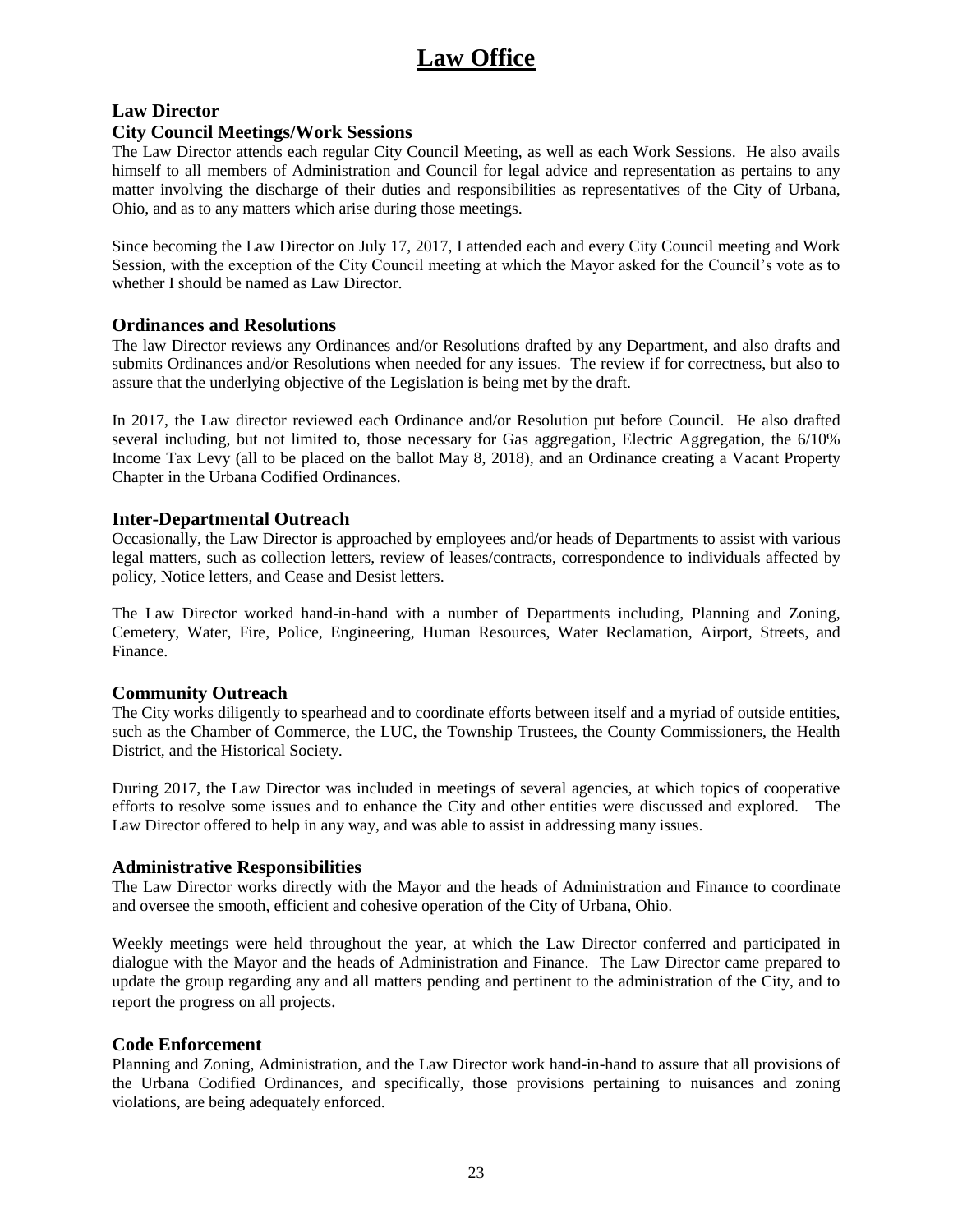Throughout the 2017 calendar year, the Law Director toured a number of properties with potential and existing zoning and/or nuisance violations. The cases were reviewed for possible legal action. One case was filed, and the nuisance, which had been in existence for a period of years, was abated and remedied.

### **Contract/Legal Document Review/Modification**

Numerous City projects require complex legal documentation and process including, but not limited to, bidding contracts, construction and remediation projects, interaction with the Townships and the County, issues involving the Historical society, Community Development, and so forth. Each involves the office of the Law Director, some merely for review, others for more detailed participation.

In 2017, the Law Director helped with a number of projects, such as Q3, the new school construction, and a number of land sale/purchase transactions.

### **Easements, Appropriations, and Other Civil Matters**

The Law Director represents the City in matters of easements, appropriations, takings, and/or civil cases.

In 2017, the Law Director worked on a number of easements involved in the 36 project, and worked together with outside counsel with regard to federal lawsuits.

### **Municipal Court Prosecutor**

The fundamental responsibility of the Municipal Court Prosecutor is to represent the State of Ohio, the City of Urbana, and/or the Villages in Champaign County, in the Champaign County Municipal Court, for all misdemeanors and for any felony cases filed in that Court.

### **Cases Prosecuted**

In 2017, the Municipal Court Prosecutor prosecuted approximately 5,000 cases, the breakdown of which is as follows:

Sorted by filing Agency:

| $\sim$ $\sim$<br>∪rbana<br>Police | <b>Sheriff</b><br>$\sim$ | lechanicsburg | ACUD | C.<br>Paris | <b>)ther</b> |
|-----------------------------------|--------------------------|---------------|------|-------------|--------------|
| 225<br>- - - - -                  | 00:<br>U4.               | . .           | 1566 | 384         |              |

This averages out to approximately 100 cases weekly, 20 cases daily. This includes all matters, whether resolved by admission, plea, at pretrial, at a trial to the Bench, or by Jury Trial.

### **Case Reviews**

In addition to prosecuting cases, the Municipal Court Prosecutor avails himself to law enforcement to review fact patterns and evidence to determine whether it would or would not be appropriate to file any charges in a particular case. Generally, the Prosecutor is approached to review cases which require analysis of complex legal application of the law to the facts. They may also involve other issues, such as mental and/or physical impairment of suspects, and how diminished capacity might affect charges.

In 2017, the Municipal Court Prosecutor was approached by, and reviewed cases for, several members of the Champaign County Sheriff's Office, the Urbana, St. Paris, and the Mechanicsburg Police Departments.

### **Code Enforcement**

When called upon to so do, it is the burden of the Municipal Court Prosecutor to both draft and file the criminal complaints alleging misdemeanor violations of the Urbana Codified Ordinances, and to prosecute same.

As mentioned above, in 2017, the Municipal Court Prosecutor has invited and advocated for the filing of criminal charges in matters of continued violations of zoning and/or nuisance provisions of the Urbana Codified Ordinances.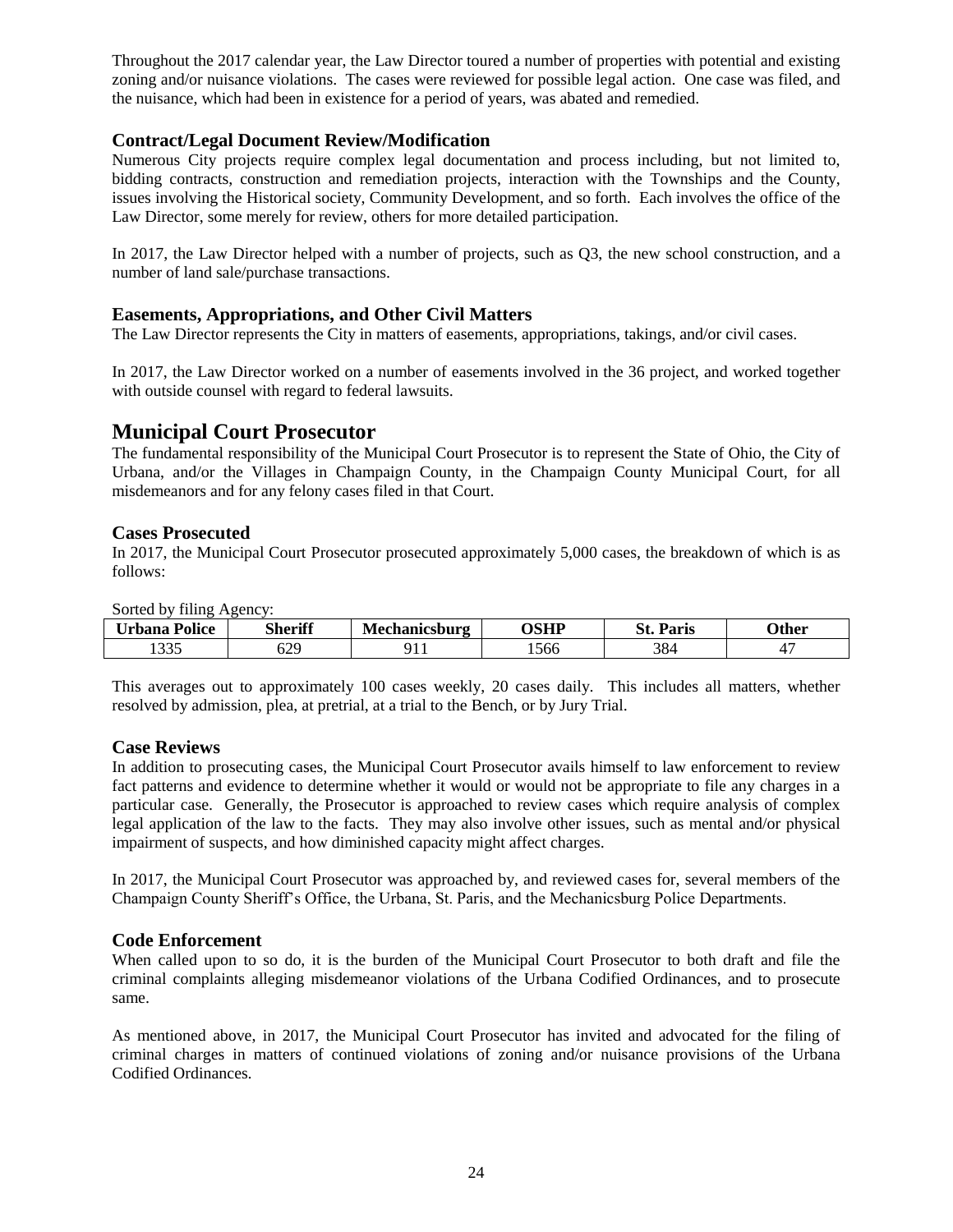### **Victim Advocacy**

The Municipal Court Prosecutor's Office has established a Victim's Advocate program, which offers comprehensive victim services including, but not limited to, referral for counseling services, support in court and throughout the legal process, and assistance in securing restitution.

In 2017, through utilization of the VOCA Grant, which was successfully secured, the Municipal Court Prosecutor's office assisted countless victims of crime through the legal process.

### **Law Enforcement Training**

On occasion, the Law Director assists law enforcement with training and updating the Departments regarding legal trends and/or developments.

In 2017, the Municipal Court Prosecutor educated law enforcement regarding Ohio Revised Code §2919.251, which are high-risk factors in domestic violence cases. The Prosecutor drafted and provided law enforcement with questions, which could be posed to victims of domestic violence, to assist the Court in determining what type of bond to set for suspects in such cases. Further, the Prosecutor has compiled a training seminar to certify members of law enforcement to administer oaths. This will allow officers and deputies to notarize criminal complaints drafted by other members of law enforcement.

### **Contracts for Prosecution Services**

Historically, the Municipal Court Prosecutor has contracted personally to provide prosecution services to Champaign County, St. Paris, and Mechanicsburg. Recently, it was posited that these contracts should inure to the benefit of the City of Urbana, and not to the Prosecutor personally.

In 2017, the Municipal Court Prosecutor successfully argued for, and secured, increases in the payments received under the Mechanicsburg and St. Paris Prosecution contracts. He also secured a renewal of the County contract at the existing rate. He also solidified, with no uncertainty, the intention to secure these contracts to benefit the City of Urbana, and not himself personally, during his tenure as Law Director.

#### **Diversion**

In 2017, the Municipal Court Prosecutor set the ball rolling to create a Diversion Program in the Champaign County Municipal Court. This program would allow offenders whom the Prosecutor believes to be a one-time offender, and who otherwise qualifies, to enter a Diversion Program to avoid conviction of various offenses, namely, drug and alcohol-related offenses. The Diversion program would supply counseling and other support services to such individuals, in an effort to minimize the risk of recidivism. In the event that the offender successfully completes the Diversion Program, the Prosecutor would draft and file a Motion to Dismiss the charge and to Seal the Record.

- Seamlessly integrate new Marsy's Law changes into the prosecutorial process.
- Establish a Diversion Program for offenses committed by individuals not likely to reoffend.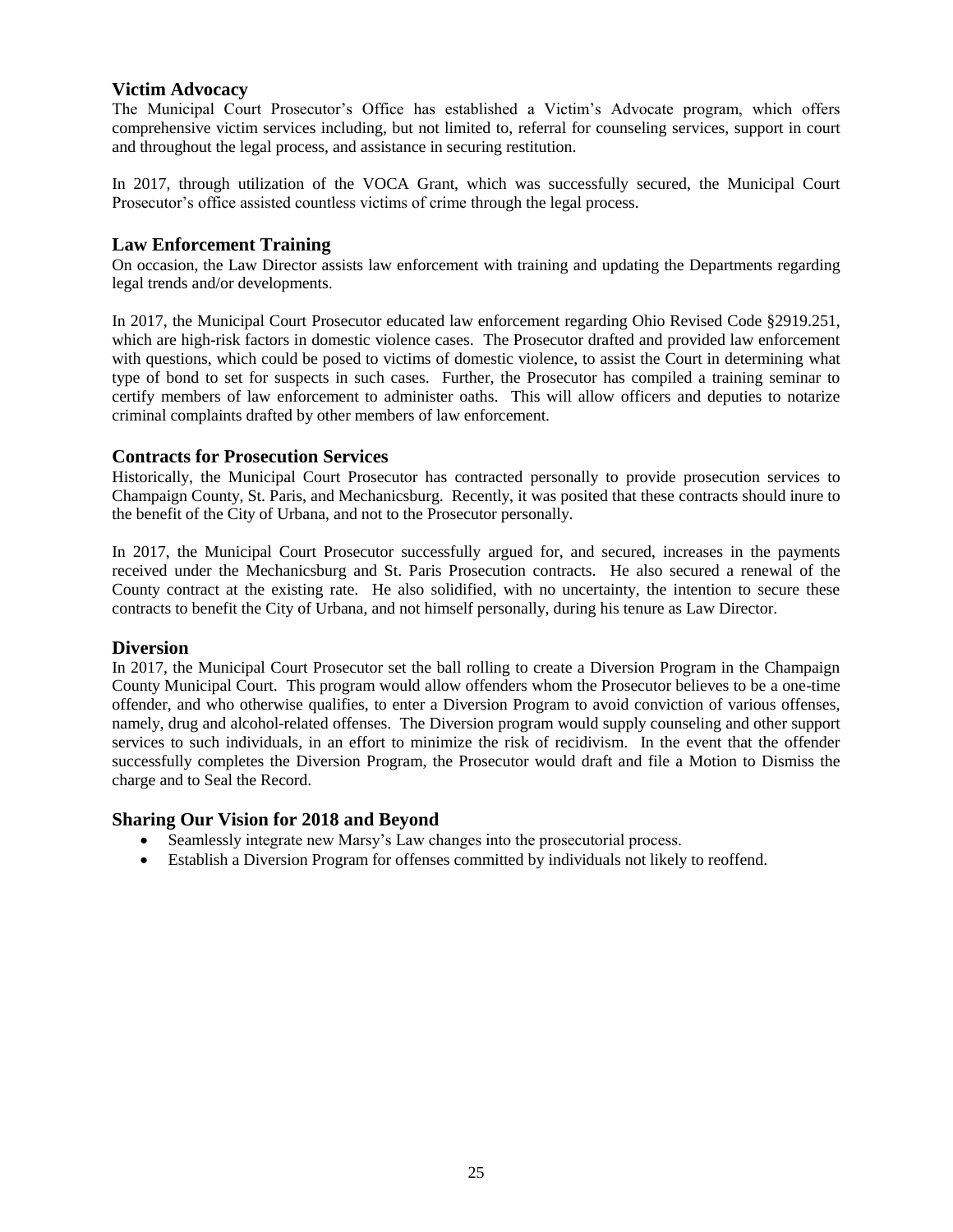# **Parks & Recreation**

The Urbana City Park system, headquartered at 731 Children's Home Road, encompasses over 120 acres and provides a variety of recreational opportunities for the citizens of the community.

Chris Stokes, 15-year veteran with the City Parks and Recreation Department, retired in August. Ryan Lantz was hired in October to fill the position of Grounds and Facility Supervisor, with focus on the City Park System.

Offerings at **Melvin Miller Park** include an 18-hole disc golf course, two (2) sand volleyball courts, six (6) horseshoe pits, thirteen (13) baseball/softball fields, thirteen (13) soccer fields, one (1) football field, two (2) basketball courts, five (5) tennis courts, three (3) handball/racquetball courts, The Wendell Stokes swimming pool, three (3) playgrounds, four (4) shelter houses with picnic tables, two (2) indoor rental facilities, a twelve (12) acre "Frontier Land", with playground equipment and unpaved trails, and a two (2) acre fishing pond.

**Gwynne Street Park** is located at 251 Gwynne Street and offers one (1) baseball/softball field, along with a swing set.

**Barbara Howell Park** is located on E. Market Street and offers one (1) basketball court, a shelter house with picnic tables and a playground area.

**Pointe North** is located at 2222 State Route 68 (just north of Grimes Airfield). Open March 1 through October 31 Pointe North is a 224 acre parcel offering public "catch and release" fishing, wildlife observation and picnic opportunities. This location is a "Trash Free" park; rules and regulations (as posted in the park) are enforced by the Ohio Department of Natural Resources-Division of Wildlife, the Champaign County Sheriff's Department and City of Urbana Police Division;

### **Operations Summary:**

- Misc. Park Activities
	- o Worked with the Champaign County Arts Council to provide *Concerts in the Park.*
	- o Hosted a variety of events including family picnics and class reunions for local residents and organizations:
		- Youth softball, baseball, tee-ball, soccer, football
		- Urbana Hillclimbers Tennis
		- Urbana Hilltop Disc Golf ranked  $#5$  in the State of Ohio
		- "Hope for a Hero"
		- "<sup>Traise in the Park"</sup>
		- "Fido's SwimFest"
		- "Run to the Bog"
		- "Rock the Monument"
		- "Serve a Soldier"
- The Wendell B. Stokes Swimming Pool, managed by the Champaign Family YMCA
- Renovation Repair Restoration
	- o Repaired, graded, skimmed and winterized all ball fields
	- o Cleaned, relocated and restored Melvin Miller Park concession stands
	- o Updated, repaired and reorganized park maintenance facility
	- o Deep cleaned, updated and repaired indoor rental facilities

- Develop a signage plan, implement installation for wayfinding and directional signage
- Continue to engage Parks and Recreation Board regarding projects including:
	- o Picnic table, park bench and team bench updates
	- o Additional shelter house needs
	- o Increase community participation, engagement and collaboration
	- o Develop feasible long-range strategic plan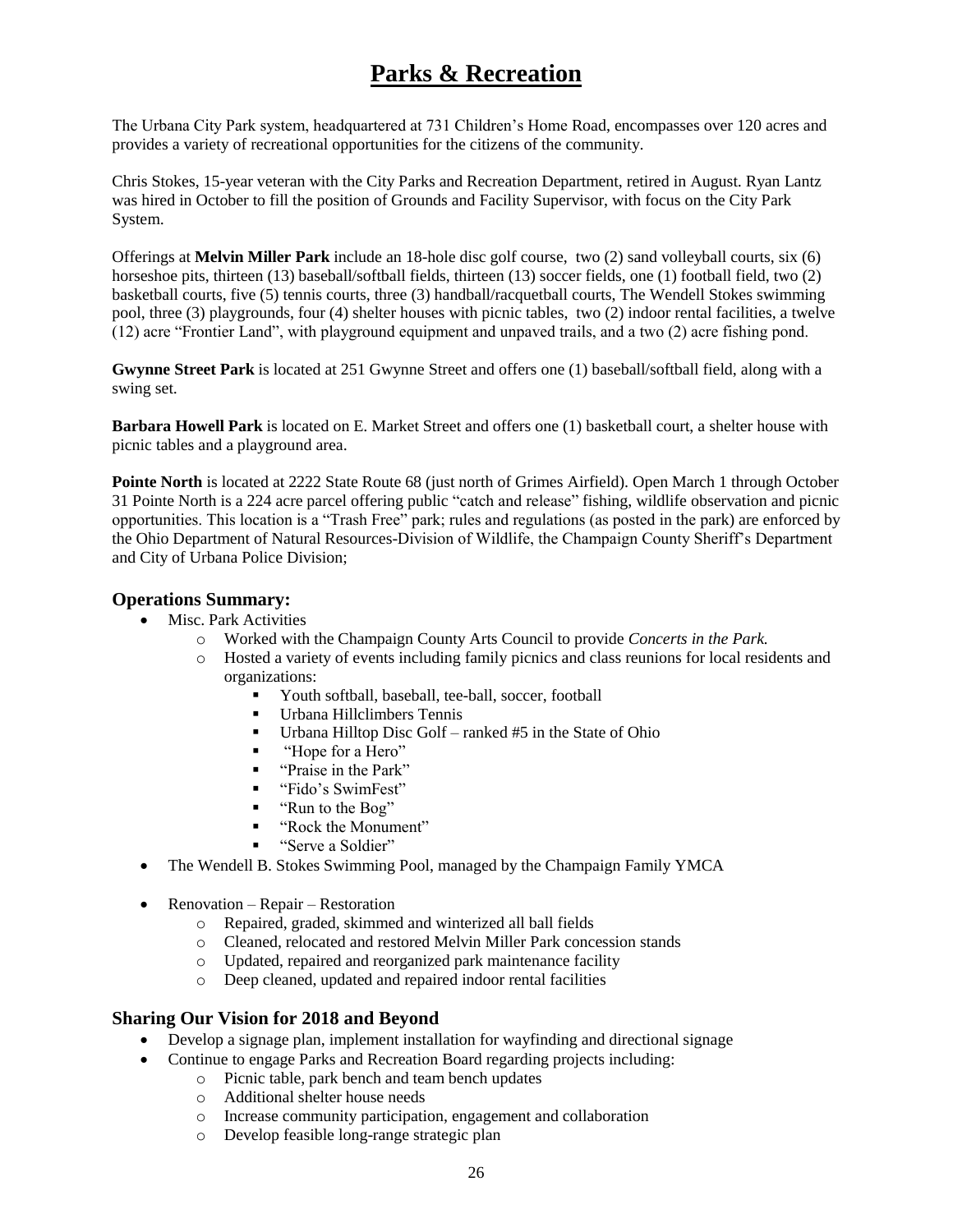# **Police**

### **"We, the members of the Urbana Police Division, pledge to provide professional, quality service with integrity and teamwork, to keep Urbana a pleasant place to live, work and visit."**

### **Major Highlights**

**Staffing struggles** – With lower staffing levels early in the year, we were challenged trying to meet the needs of the community. By the end of the year we were authorized to increase our manpower to 20 officers, a much appreciated change; every new position helps us to maintain peace and order in our City. With retirements and the need for required basic training, we continue to be challenged to maintain a consistent 'boots on the ground' level of staffing. In 2017 we had the retirements of a 25-year veteran, Lieutenant Seth King, and we welcomed new officers Kerrie Kimpel, James Dunn and Sam Harris (filling several vacant spots held as they completed training). Our hope is that in 2018 we will be able to improve our service position to meet our 'Mission' to serve the community.

**Promotions** – In 2017 we witnessed the promotions of Josh Jacobs to Lieutenant, and Jason Kizer to Sergeant. Jacobs replaces Seth King and now serves as the  $2<sup>nd</sup>$  in command of the division. Kizer replaces the vacancy left with the promotion of Jacobs and is currently assigned as the Relief Sergeant, covering the days-off of the other three sergeants.

**Home Invasion Shooting Case** – On June 18, 2017, Police investigated a shooting inside 620 S. Walnut Street. Police arrested Walter Ray, Springfield, and charged him with multiple felonies associated with the shooting. Police recovered the gun used in the shooting inside a parked car in a Springfield neighborhood. He plead guilty to felony charges in Common Pleas court and was sentenced to 7 years, 8 months in prison. The victim eventually recovered from his wounds.

**Ohio Collaborative** – The Urbana Police Division met the 2017 standards set forth by the Ohio Collaborative Community-Police Advisory Board and were certified by that board in February. We continue to work to maintain that certification and to meet any new or required standards in 2018.

**Opioid Deaths –** Urbana police investigated 57 overdose cases, including the deaths of 7 people. The worst case happened in April when a man and woman were found dead inside a residence in the northwest part of the city. Police continue to investigate the circumstances surrounding those deaths.

**Drug Investigations** – Eleven drug related search warrant raids were served on suspected drug houses throughout the city during 2017. Several covert drug investigations were also conducted throughout the city resulting in numerous arrests and indictments of drug traffickers and abusers in Urbana.

• 11 Search Warrant Drug Raids of homes were conducted in 2017.

| • Drug arrest stats: |  |  | 2017 2016 2015 2014 2013 2012 2011 |  |
|----------------------|--|--|------------------------------------|--|
|                      |  |  | 724 620 611 302 308 171 108        |  |

- New policy was implemented to address reducing the hazards of handling various unknown chemical substances by using eye, mouth and hand protection.
- Several firearms were confiscated during investigations.
- We trained & certified two officers, and, purchased necessary lab testing equipment to conduct our inhouse marijuana testing. This was the result of the state labs no longer accepting small levels for testing purposes, and the need for us to be able to verify marijuana for the courts.
- We began a working partnership with the METRICH Drug Enforcement Unit.
- We solved many additional theft related cases through our successes in drug investigations.

### **Outreach Efforts in 2017**

We believe we must continue to meet the needs of our community in as many ways as possible by providing various Outreach efforts that will help us to maintain and/or develop lasting partnerships to strengthen professional relationships in our community.

- **Mascot "Officer Stanley"** appearances at Community events and for presentations
- **Are You Okay? (RUOK)** Safety checks for our elderly & homebound
- FOP **Easter Egg Hunt** / April
- **Safety Town** / June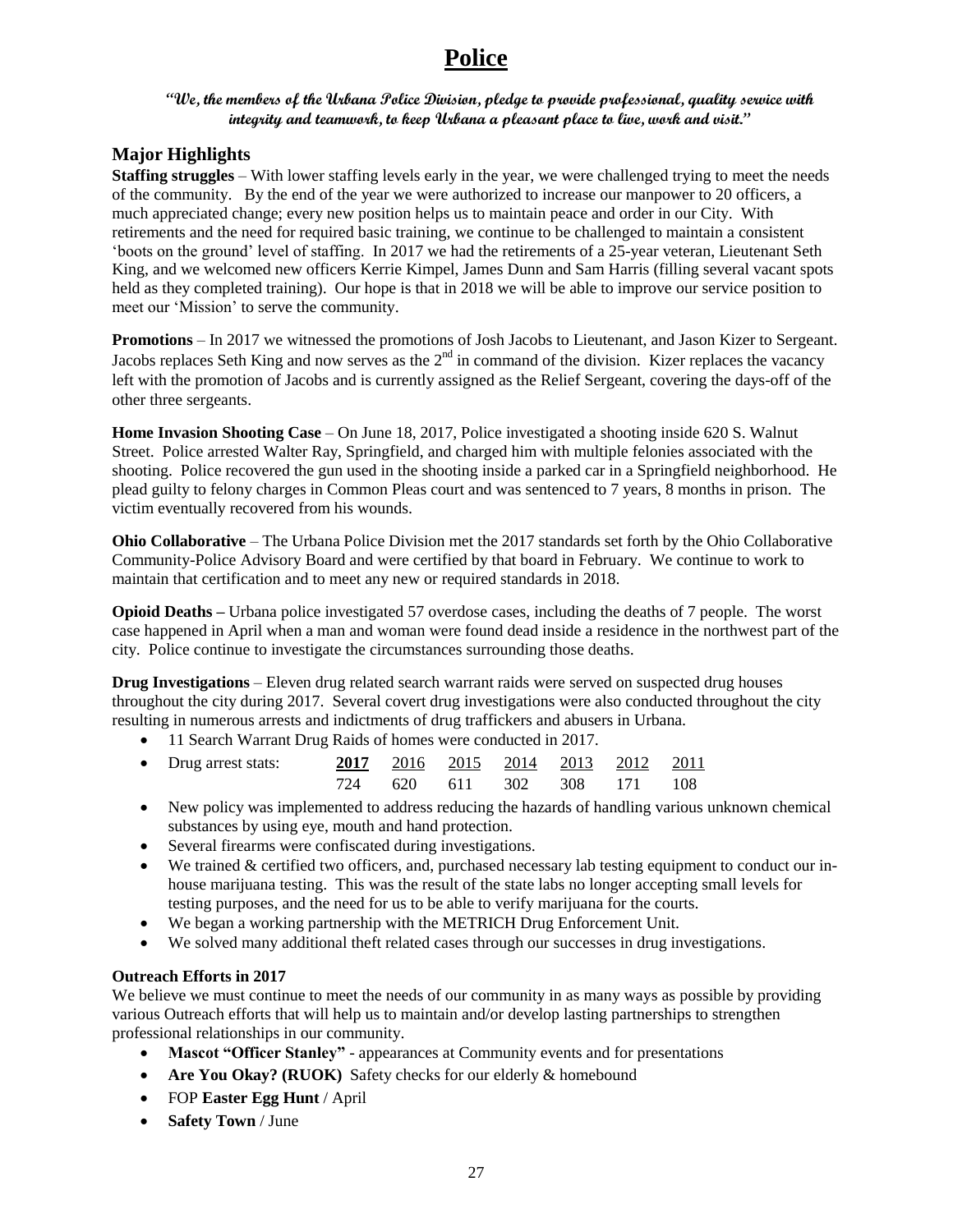- $\circ$  The police division graduated our 5<sup>th</sup> year of Safety Town classes with a ceremony in front of each participants' family and program sponsors. Sergeant Jason Kizer and Officers Mike Cooper and Kerrie Kimpel provided the two, week-long Safety Town programs.
- **Special Olympics Law Enforcement Torch Run** / June A team of officers and family members raised money for, and then ran in the LE Torch Run for the  $1<sup>st</sup>$  time in 2017. Officers who participated included Chief Lingrell, Sergeants Dave Reese and Chris Snyder, and Officers Mike Hughes, Mike Cooper, Cade Hunt, Casey Evans, Tyler Reasor, Luke Hiltibran, A.J. Ervin and Kerrie Kimpel. Our team raised \$675 for the cause.
- **Drug Drop-off** / April & October
- In August and December members of the police division, along with family and friends, prepared and served the monthly **Community Mea**l at the Episcopal Church of the Epiphany.
- On September 9, A team consisting of Chief Lingrell, Lt. Josh Jacobs, and Officers Casey Evans and AJ Ervin, along with family and friends ran in the "**Alicia Titus Peace Memorial**" 5-K run. Five other officers handled traffic control throughout the route. For our efforts, the Titus family presented the Alicia Titus Peace Memorial Award to the Urbana Police Division for 2017.
- FOP **Halloween Treats** / October
- FOP **Community Christmas** / December -- provided Christmas gifts for over 100 Urbana children this year.
- **Public Speaking & Crime Prevention** programs

### **Employee recognitions**

During our annual 2017 Division meeting we recognized several officers for their special efforts and successes to the division and to the community. Those honored were:

- **Life Saving** Award recipient Cade Hunt
- *American Police Hall of Fame for Distinguished Police Service Award – Seth King*
- *Distinguished Duty* Award recipients David Reese, Josh Jacobs, Mike Hughes, Chris Snyder, Cade Hunt & Casey Evans
- *Exceptional Duty* Award recipients David Reese (2), Josh Jacobs, Chris Snyder, Steve Molton (2), Mike Hughes, Robbie Evans, Todd Pratt (2), Shawn Schmidt & Jason Kizer.
- *Chief's Challenge Coin* Award recipients Logan Cole, Tim West, Gabe Jones, James Freeman, Chris Stokes, Kendra Arnett, Chris Stokes, Jerry Kirk, Mr. & Mrs. David Campbell, Noel Tullis, Jennifer Young, Greg Moore & Steven Polsley.
- *Physical Fitness* Award recipients Matt Lingrell, David Reese, Josh Jacobs, Shawn Schmidt, Mike Cooper, A.J. Ervin, Brandon McCain, Jason Kizer, Luke Hiltibran, Robbie Evans, Cade Hunt, Casey Evans, Tyler Reasor & Kerrie Kimpel.
- *Top Shot Award (marksmanship)* recipient: *Officer Luke Hiltibran*

### **Training 2017**

- Officer Luke Hiltibran completed the  $136<sup>th</sup>$  Basic Police Officer training at the Ohio State Patrol Academy.
- Officers Jason Kizer, Robbie Evans and Cade Hunt received specialized training in Homicide Investigations.
- Sergeants Shawn Schmidt, Chris Snyder & Jason Kizer attended Northwestern University's First Line Supervision training.
- Division wide training on "Trauma Informed Policing."
- Officers Brandon McCain, Mike Cooper & A.J. Ervin completed extensive training to become certified weapons instructors for the agency.
- Lt. Josh Jacobs completed the 2016-17 Leadership Champaign County program.
- Officer Cade Hunt became a certified Physical Fitness trainer for the agency.
- Officers Luke Hiltibran, Tyler Reasor and Kerrie Kimpel completed Crisis Intervention training.
- Officer A.J. Ervin School Resource Officer training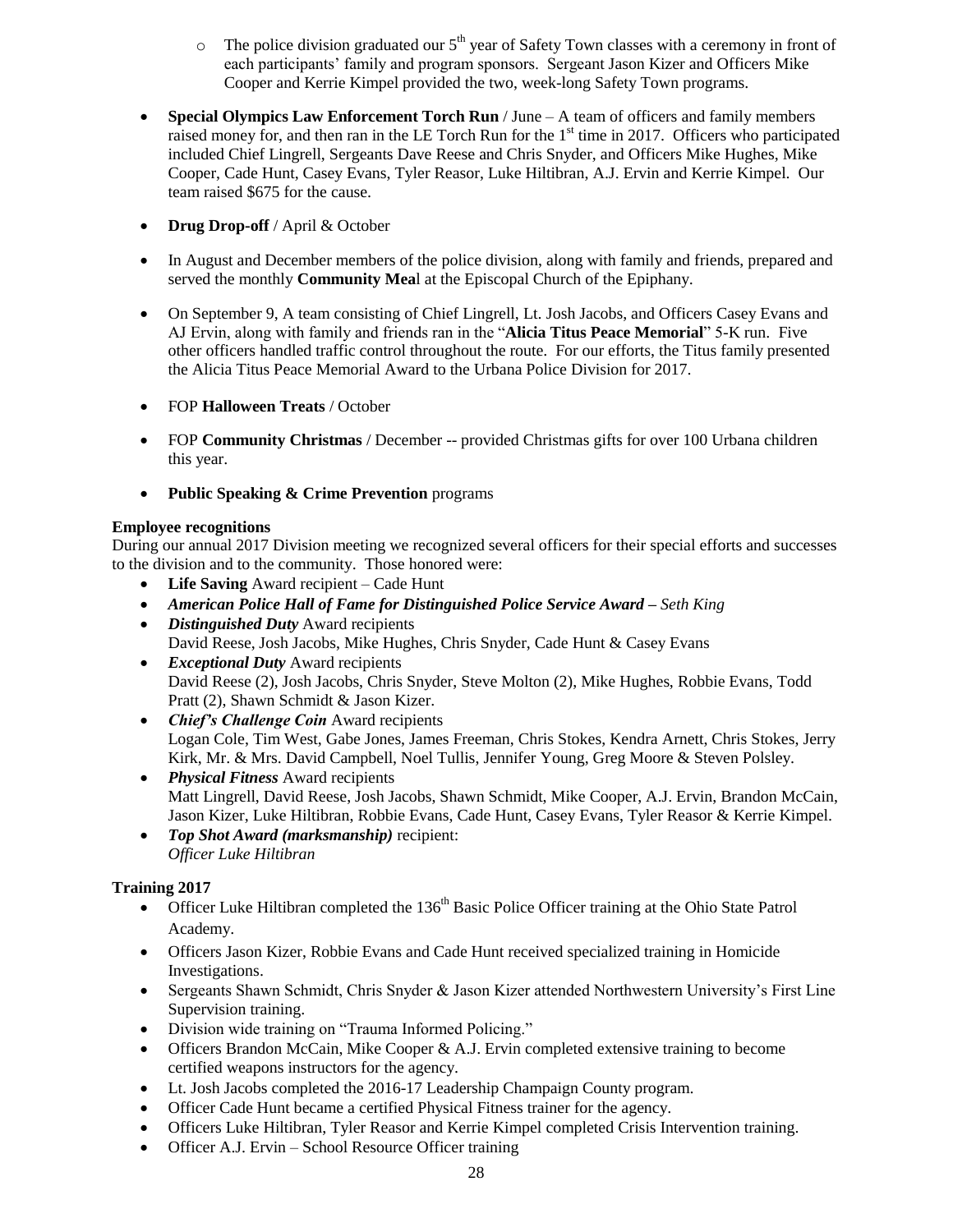- Sgt. Shawn Schmidt Conducting Background Investigations.
- Officer A.J. Ervin A.L.I.C.E. training

### **New Equipment in 2017**

- Patrol SUV & Patrol Car
- Three Toughbook MDT's for cruisers (replacements to old ones)
- Speed/Radar portable trailer (awarded to us by the Grimes Foundation)
- Refrigerator for Property Room (to store blood, DNA & urine kits)
- Eighteen Kenwood portable radios
- New software program to help to track and report on our drug and covert investigations.
- Hand held Speed/Measuring Laser, given to us from the State of Ohio, for our Division's loyal participation in statewide traffic safety initiatives.

- We will continue with the **open homicide investigation** of Louis Taylor which occurred on October 24, 2011 (he died on November 17, 2011).
- **Drug Investigations** We will continue with our Drug Enforcement strategy started in 2013.
- **Hiring and training** new police officers to replace the ones we lost in 2017 and will lose in 2018 to retirement.
- April of 2018 marks the 150<sup>th</sup> anniversary of the Urbana Police Division. We plan a few new things to recognize and remember the many good men and woman whom have been a part of the agency's history

|                                 | <b>Urbana Police Division Activity Statistics for 2017</b> |                      |                  |                      |                  |       |  |  |
|---------------------------------|------------------------------------------------------------|----------------------|------------------|----------------------|------------------|-------|--|--|
|                                 | <u>2017</u>                                                | 2016                 | 2015             | 2014                 | <u>2013</u>      | 2012  |  |  |
|                                 |                                                            |                      |                  |                      |                  |       |  |  |
| Calls for Service               |                                                            | 14,279 13,158 13,191 |                  | 13,116 12,851 16,167 |                  |       |  |  |
| Arrests                         | 2,116                                                      | 1,835                | 1,780            | 1,511                | 1,759            | 1,707 |  |  |
| Felonies                        | 546                                                        | 415                  | 375              | 305                  | 291              | 168   |  |  |
| Misdemeanors                    | 1,570                                                      | 1,420                | 1,405            | 1,206                | 1,468            | 1,539 |  |  |
| <b>Offense Reports</b>          | 2,271                                                      | 2,123                | 1,956            | 1,763                | 1,898            | 2,049 |  |  |
| Homicides                       | $\boldsymbol{0}$                                           | 1                    | $\boldsymbol{0}$ | 1                    | 1                | 1     |  |  |
| Robberies                       | 5                                                          | 6                    | 3                | $\overline{4}$       | 6                | 3     |  |  |
| <b>Burglaries</b>               | 70                                                         | 89                   | 71               | 82                   | 71               | 93    |  |  |
| Rapes                           | 6                                                          | 5                    | 9                | 12                   | 7                | 9     |  |  |
| <b>Sexual Assaults</b>          | 23                                                         | 15                   | 27               | 19                   | 9                | 16    |  |  |
| <b>Assaults</b>                 | 149                                                        | 150                  | 134              | 118                  | 130              | 142   |  |  |
| <b>Thefts</b>                   | 433                                                        | 378                  | 445              | 432                  | 425              | 516   |  |  |
| <b>Auto Thefts</b>              | 28                                                         | 31                   | 16               | 11                   | 19               | 21    |  |  |
| Forgery/Fraud                   | 47                                                         | 54                   | 21               | 67                   | 95               | 68    |  |  |
| Vandalism/Criminal Damaging     | 167                                                        | 217                  | 218              | 170                  | 168              | 240   |  |  |
| Drug Offense                    | 529                                                        | 417                  | 409              | 302                  | 308              | 171   |  |  |
| <b>Traffic Citations</b>        | 989                                                        | 945                  | 1,108            | 1,089                | 1,336            | 1,695 |  |  |
| OVI's                           | 86                                                         | 50                   | 82               | 94                   | 108              | 105   |  |  |
| DUS's                           | 165                                                        | 179                  | 187              | 167                  | 173              | 224   |  |  |
| Speed                           | 80                                                         | 72                   | 161              | 103                  | 240              | 493   |  |  |
| <b>Traffic Control Device</b>   | 41                                                         | 52                   | 36               | 31                   | 51               | 91    |  |  |
| <b>Parking Citations</b>        | 25                                                         | 18                   | 33               | 47                   | 31               | 232   |  |  |
| <b>Crash Reports</b>            | 405                                                        | 460                  | 403              | 424                  | 380              | 419   |  |  |
| <b>Fatal Crashes</b>            | $\boldsymbol{0}$                                           | 1                    | $\overline{2}$   | $\boldsymbol{0}$     | $\boldsymbol{0}$ | 1     |  |  |
| <b>Mental Health Complaints</b> | 69                                                         | 64                   | 80               | 107                  | 154              | 116   |  |  |
| Suicide (includes attempts)     | 23                                                         | 17                   | 33               | 35                   | 41               | 33    |  |  |
| Curfew                          | 20                                                         | 38                   | 23               | 12                   | 10               | 14    |  |  |
| Alarms                          | 887                                                        | 807                  | 981              | 493                  | 423              | 454   |  |  |
| Dead Body (non-criminal)        | 10                                                         | 14                   | 17               | 16                   | 19               | 16    |  |  |
| <b>Business/House Checks</b>    | 1,562                                                      | 1,221                | 1,665            | 1,584                | 1,264            | 946   |  |  |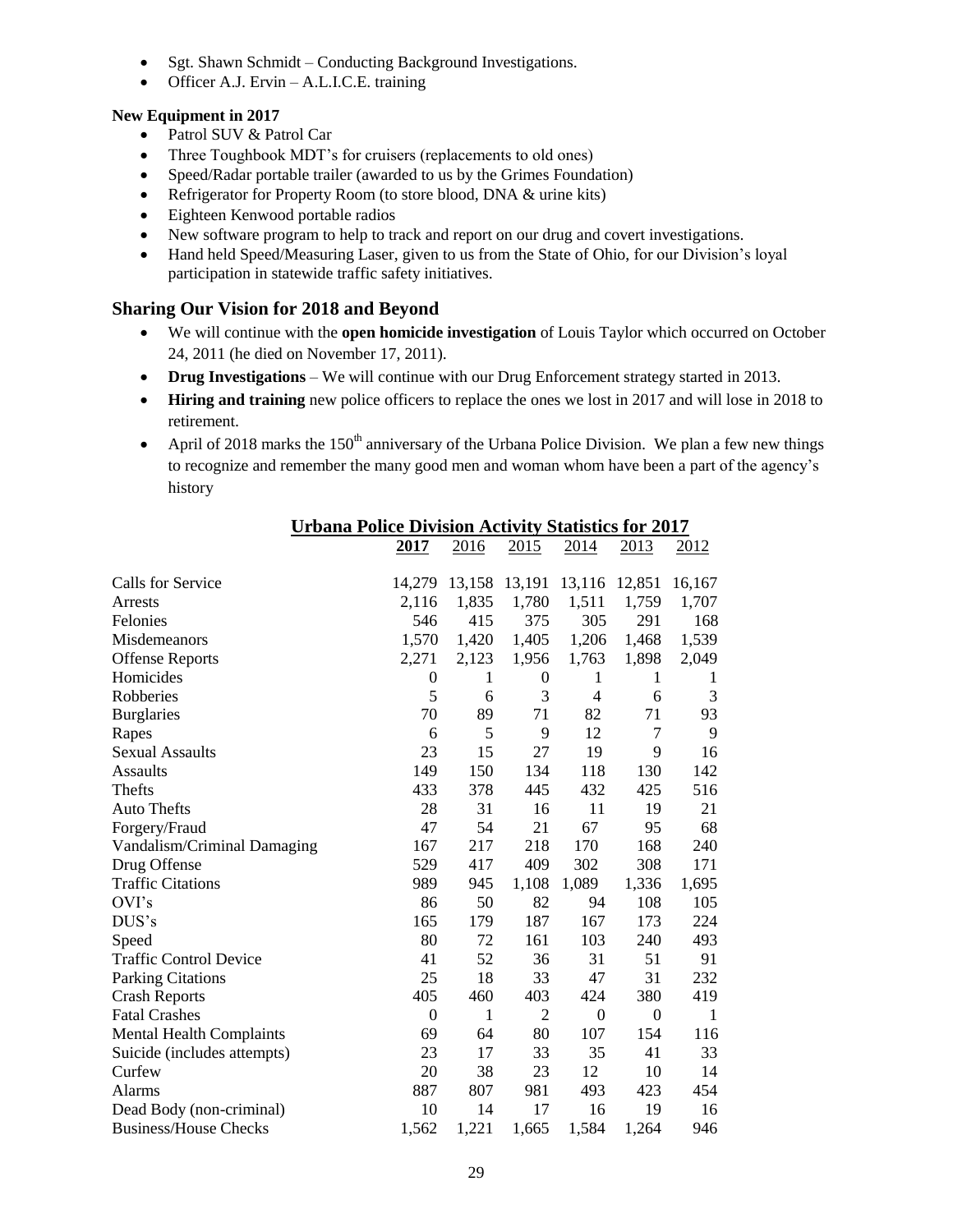# **PUBLIC WORKS Water**

The City of Urbana is committed to consistently deliver a water supply that meets or exceeds all health, safety and quality requirements Ohio EPA, Federal EPA and other State and Local Jurisdictions.. In addition to supplying safe drinking water, the Water Division also supports key initiatives in the community:

- Strong Customer Support
- Maintaining consistent water supply for fire protection
- Supporting a strong economic development initiative and
- Contributing to our community growth and stability.
- Giving assistance to other City Departments as needed.

### **Operations Summary**

The Water Division is responsible to the community for the delivery of water required for daily consumption, fire protection and industrial use. In 2017 there were **No Violations** of the Safe Drinking Water Act.

|                                                                                                                                                                     |                                 | 2013<br>Actual                                 | 2014<br><b>Actual</b>                                      | 2015<br>Actual                                 | 2016<br>Actual                                 | 2017<br><b>Actual</b>                        |  |
|---------------------------------------------------------------------------------------------------------------------------------------------------------------------|---------------------------------|------------------------------------------------|------------------------------------------------------------|------------------------------------------------|------------------------------------------------|----------------------------------------------|--|
| <b>Million Gallons Pumped</b><br><b>Million Gallons per Day</b><br>Population of Urbana*<br><b>Gallons per Person</b><br>*www.biggestuscities.com (population info) |                                 | 718.71 MG<br>1.969 MG<br>11,629<br>169 Gal/Day | 685.37 MG<br>$1.877\,\mathrm{MG}$<br>11,525<br>162 Gal/Day | 674.83 MG<br>1.848 MG<br>11.547<br>160 Gal/Day | 669.95 MG<br>1.835 MG<br>11.425<br>160 Gal/Day | 694.05MG<br>1.901 MG<br>11.793<br>161Gal/Day |  |
|                                                                                                                                                                     | <b>Distribution Repair Digs</b> |                                                |                                                            |                                                |                                                |                                              |  |
|                                                                                                                                                                     | 2012                            | 2013                                           | 2014                                                       | 2015                                           | 2016                                           | 2017                                         |  |
|                                                                                                                                                                     | Actual                          | Actual                                         | Actual                                                     | Actual                                         | Actual                                         | Actual                                       |  |

72 91 105 65 56 55

### **2017 Accomplishments**:

- New Water Superintendent hired (Joe Sampson)
- 1 additional employee hired (Art Brown)
- 1 New truck purchased
- 4,888 OUPS water line locate request
- Approximately 64,200 water meters read
- Replaced the # 10 well pump and motor at the St.Rt. 29 WTP

- Capital Improvement goals for 2018 include:
	- o GPS/GIS program will be launched
	- o Valve exercise program
	- o Asset management plan completed
	- o Begin automated meter reading system
- The long-term goals include:
	- o Tank Modeling for placement and construction for a new East Tower
	- o Construction of a new East Tower
	- o Looped water lines for tower including Children's Home Road and Dugan
	- o Main Line replacement Phase 2
	- o Radio or Fixed Base System for reading meters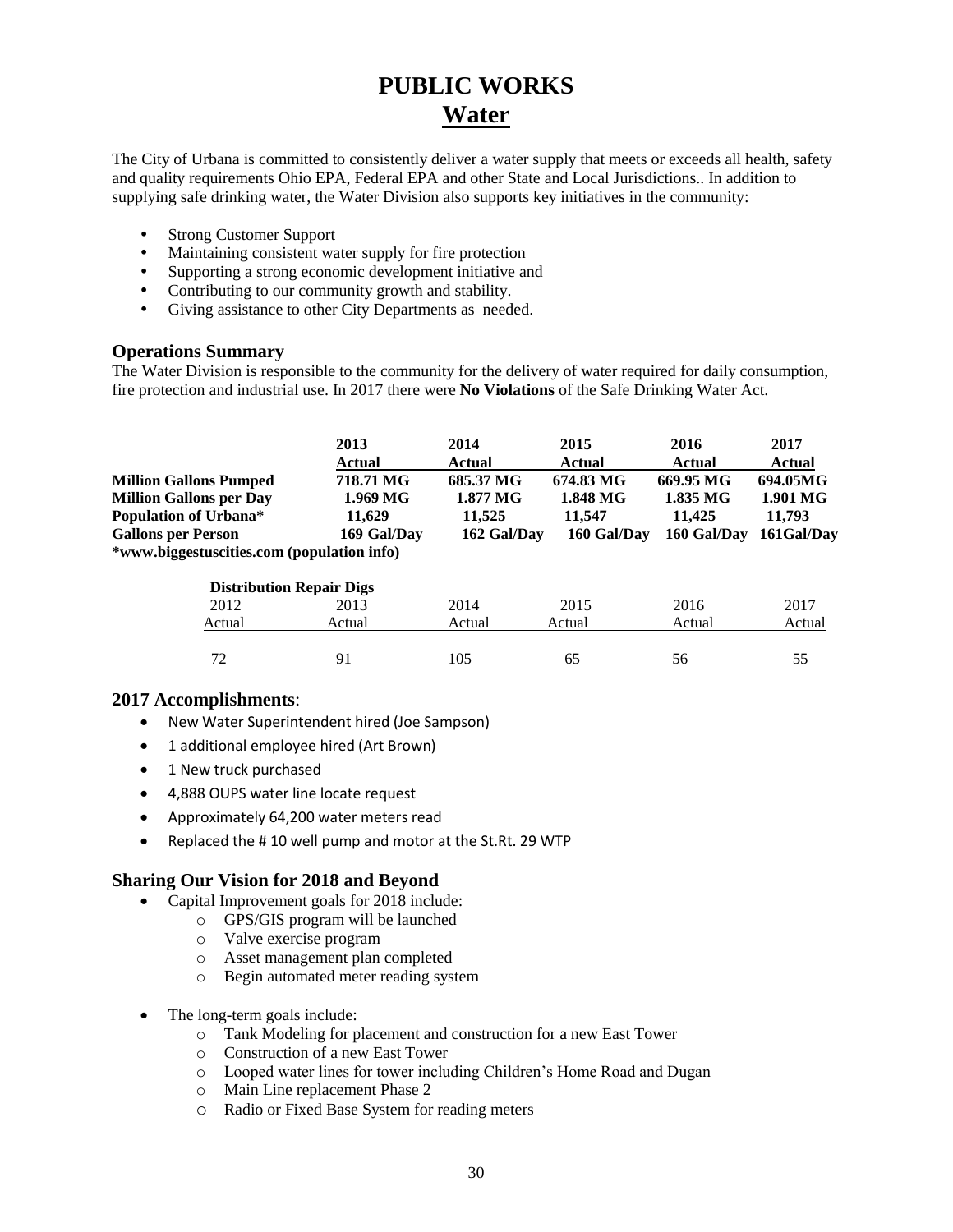# **PUBLIC WORKS Water Reclamation Facility (WRF)**

The City of Urbana currently operates a 4.5 Million Gallon per Day (MGD) Water Reclamation Facility, NPDES Permit No. 1PD00011\*OD, effective December 1, 2015, and treats the municipal wastewater from the City and parts of Champaign County. The Plant is responsible for protecting the waters of the State of Ohio from pollution and is defined as a Publicly Owned Treatment Works (POTW). The NPDES Permit also requires the City to collect, sample, and treat all wastewater to very stringent standards, and requires the City to manage, monitor, and enforce an Industrial Pretreatment Program for all industries that discharge wastewater into the City's sanitary sewer system. The City of Urbana currently has 7 Industrial Users permitted under the Pretreatment Program. The IU's currently account for approximately 35% of Urbana's total daily flow. In addition to protecting waters of the State, the City of Urbana is regulated by the State of Ohio to protect public health. The City of Urbana maintains 77 miles of sanitary sewer and 1 major lift station located at the Vancrest nursing home. In 2017, we received 53 sewer calls, either due to potential back-up or sewer camera inspections needing done and 18 digs. Camera inspections of sewer laterals are a free service offered by the City to the citizens of Urbana.

### **Operations Summary**

- During the 2017 calendar year, the WRF treated 623 million gallons of wastewater, which is an increase of 14% compared to calendar year 2016.
- Recorded a total of 47.41" of precipitation in 2017. This was an increase of 24% compared to 2016 and 7.41" above 30 year average.
- As a by-product of domestic and industrial wastewater treatment, the City of Urbana produced 473 dry tons of bio-solids throughout calendar year 2017.
- The City of Urbana operates and maintains a Septage Receiving Facility with 14 registered haulers. In 2017, we accepted 3.9 million gallons of septic tank waste originating from Champaign and Clark counties. This was a 10% decrease compared to 2016.
- The City of Urbana WRF has currently operated 2,812 days without a lost time accident, and 1,904 days with only 1 NPDES permit violation.
- The Urbana WRF staff currently consists of 2 staff members that hold a State of Ohio operator certification Class III license, and 5 operators holding Class I licenses.
- Sewer Maintenance staff completed cleaning and video inspection of sanitary lines in the  $2<sup>nd</sup>$  ward.

The Urbana WRF staff coordinates the monitoring of the closed landfill located at Children's Home Rd. There are 16 ground water monitoring wells and 12 homeowner wells currently required for testing consisting of 78 parameters for each well. The EPA-required semi-annual sampling events were completed in 2017, including weekly and quarterly gas monitoring along with homeowner well testing. A Statistical Evaluation continues on all landfill monitoring wells performed by our consultant in 2017. In addition to closed landfill corrective action plan, staff installed 3 new passive vents in 2017, under the technical direction of Hull and Associates to potentially remediate additional methane levels. This project was phase 1 of the study and required by OEPA. Staff also oversees the Ohio EPA regulated Compost Facility located on Muzzy Rd. In 2017, we received 8,048 cubic yards of yard waste and distributed 955 cubic yards of compost. 915 cubic yards of leaves and chips distributed were due to an agreement with Mad River Topsoil. A new vactor truck was put into service in June 2017.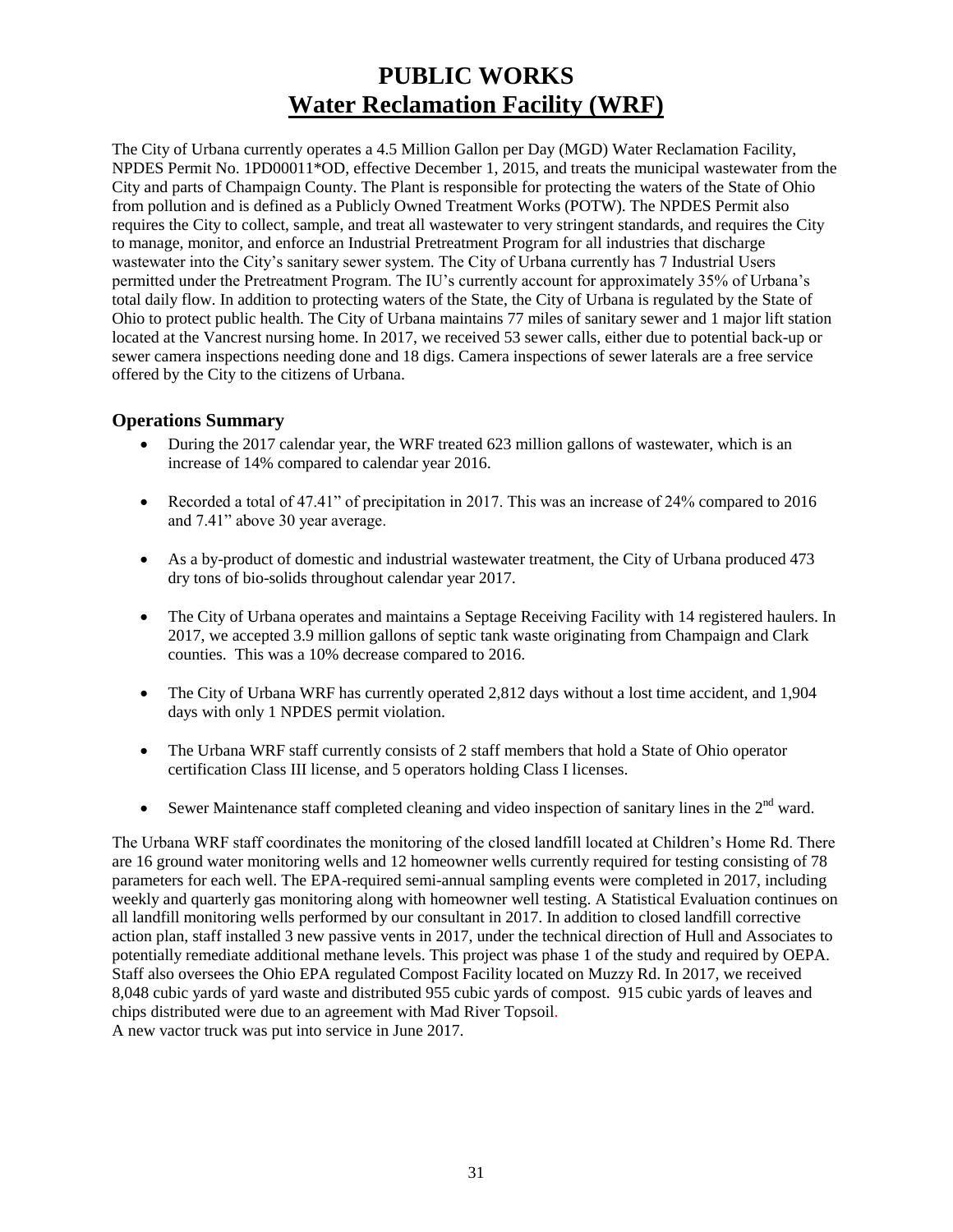### **Sharing Our Vision for 2018 and Beyond:**

- Local Limits study will begin in 2018, with the strategic sampling of industrial discharge along with residential background flow. This data will be analyzed and used to develop influent loadings on the treatment plant. These loading parameters include heavy metals, solids, and organic loading, in addition to the side stream loadings from the septage receiving facility. This study will take approximately 6 months to complete.
- To meet requirements of Senate Bill 1, April 2015, a technical and financial capability study to reduce phosphorous was completed, as required. This study included any cost associated to reduce phosphorous, monthly expense of O&M, along with estimated capital to achieve an average effluent concentration of 1 mg/l. This study was required throughout the state of Ohio, for plants discharging 1 million gallons or more that do not currently have a phosphorous limitation, to reduce the potential growth of algae blooms and affecting drinking water sources.
- Multiple sanitary infrastructure projects are in process to be begin in 2018. The preliminary stages of the Powell Avenue sanitary extension continues, as we strive to eliminate the Amherst pinch point and add flexibility for future growth outside City limits to the Southeast. The new Urbana City Schools K-8 building on U.S. Route 68 South sanitary line will be installed in 2018 as well.
- The Urbana WRF staff are looking into new dewatering technology to replace the current 26-year old belt filter press. The BFP has exceeded the useful life and is starting to show signs of age with frequent break-downs and additional maintenance requirements. We had Schwing Bioset set up a demo unit at the plant in December, and it produced cake sludge to an impressive extent, while maintaining or lowering current electrical, polymer and city water usage. Visits to other plants with alternative dewatering technology will soon follow, before a decision is made as to the most reliable and efficient unit for the Urbana WRF.
- Sewer Maintenance staff completed video inspection and cleaning of the  $2^{nd}$  Ward in 2017, and will continue into the  $3<sup>rd</sup>$  Ward in 2018.

The City of Urbana WRF staff is dedicated to serving the citizens of Urbana, while improving water quality and protecting the recreational uses of the Mad River.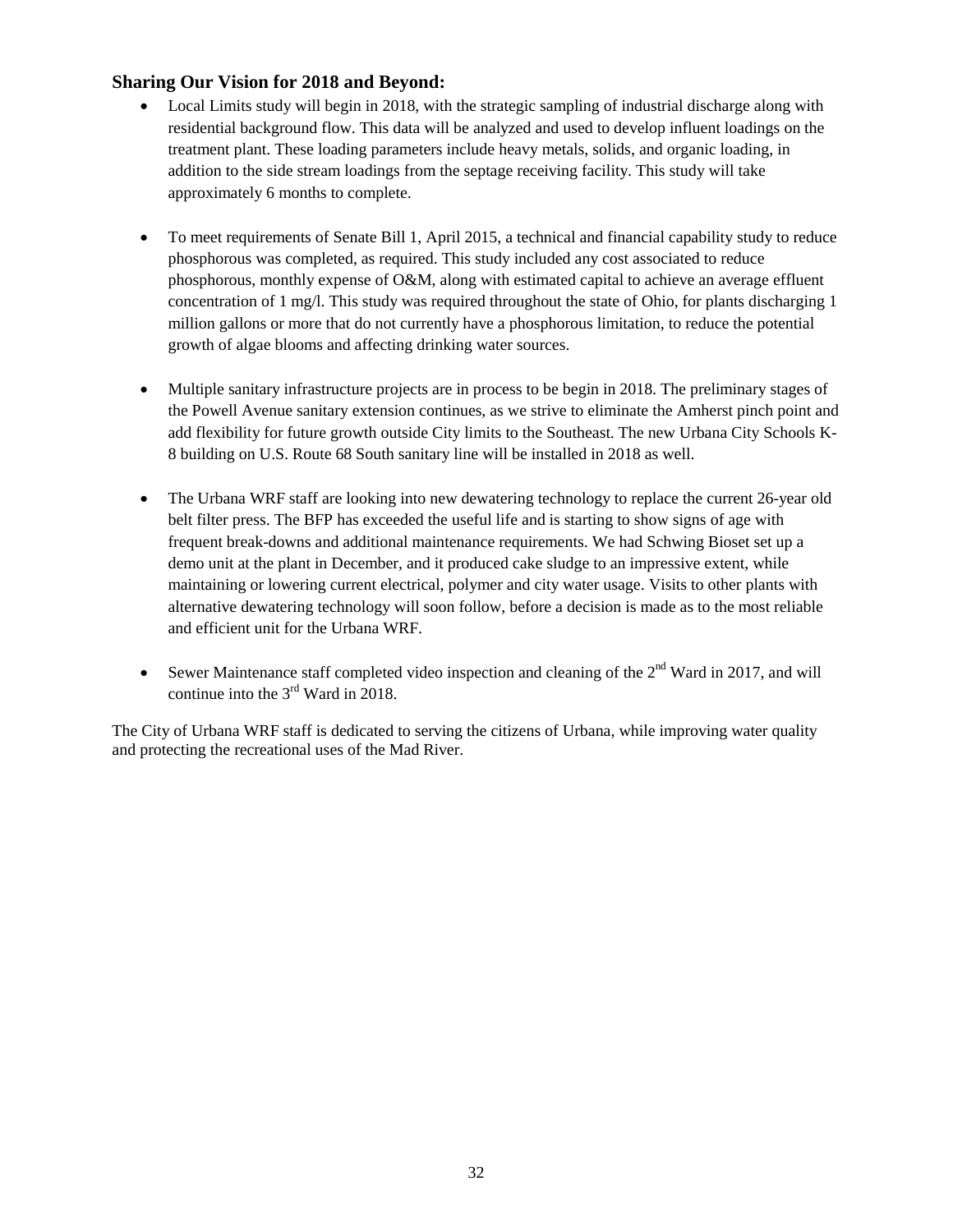# **PUBLIC WORKS Street**

### **Activity Summary:**

- Street Maintenance:
	- o Responsible for over seventy (70) miles of roadway within the corporation limits.
	- o 2017 recorded a "lighter than normal" winter with approximately 770 tons of salt used
	- o 14 catch basins were replaced or repaired for our aging storm system several storm sewer lines were also replaced or repaired.
	- o Assisted with tree removal and replacement throughout the City, including tree lawns, Oak Dale Cemetery and city parks system.
		- Dumpster pads formed and poured throughout Melvin Miller Park
		- Focus on repairing the grade at the City Landfill to assist in better directing drainage/runoff at Melvin Miller Park
	- o Implemented a street sweeping plan for primary and secondary routes within the city
		- Began in February continued through leaf season
		- 96 tons of "cast-off" were hauled to the city landfill
	- o Ongoing maintenance and repair of the traffic signals and designated street lights, along with the systematic maintenance and repair of our street signs.
	- o Assist Police and Fire Departments with accident clean-up.
	- o Utilized new leaf machines in October-November.
	- o Began "clean-up" at Q3, removing trees and brush as demolition and future plans progress.
- Construction:
	- o The Street Department provides the necessary local support for all ODOT road projects.
- Misc. Items:
	- o Continued support to other City departments for emergencies and scheduled needs
	- o Continue support for the numerous community and citizen requests for Special Events including:
		- **Art Affair on the Square**
		- Home and Garden Tour
		- Candlelight tour of Homes
		- Block Parties, Car Shows/Cruise-Ins, Tractor Pulls
		- Hoopla Parade & Simon Kenton Chili Cook Off/Festival
		- Numerous installations/removals of banners at East and South entrances to the City.
		- **Banner placement on decorative light poles**
		- Christmas Holiday Open House Downtown
		- **Annual Christmas Parade**

- Continue with professional support to all departments, helping to serve the residents of the city in the best way possible.
- Continue with Phase 2 of street sign replacement as we work to comply with updated regulations from the Ohio Department of Transportation.
- Concentrate on necessary road repairs.